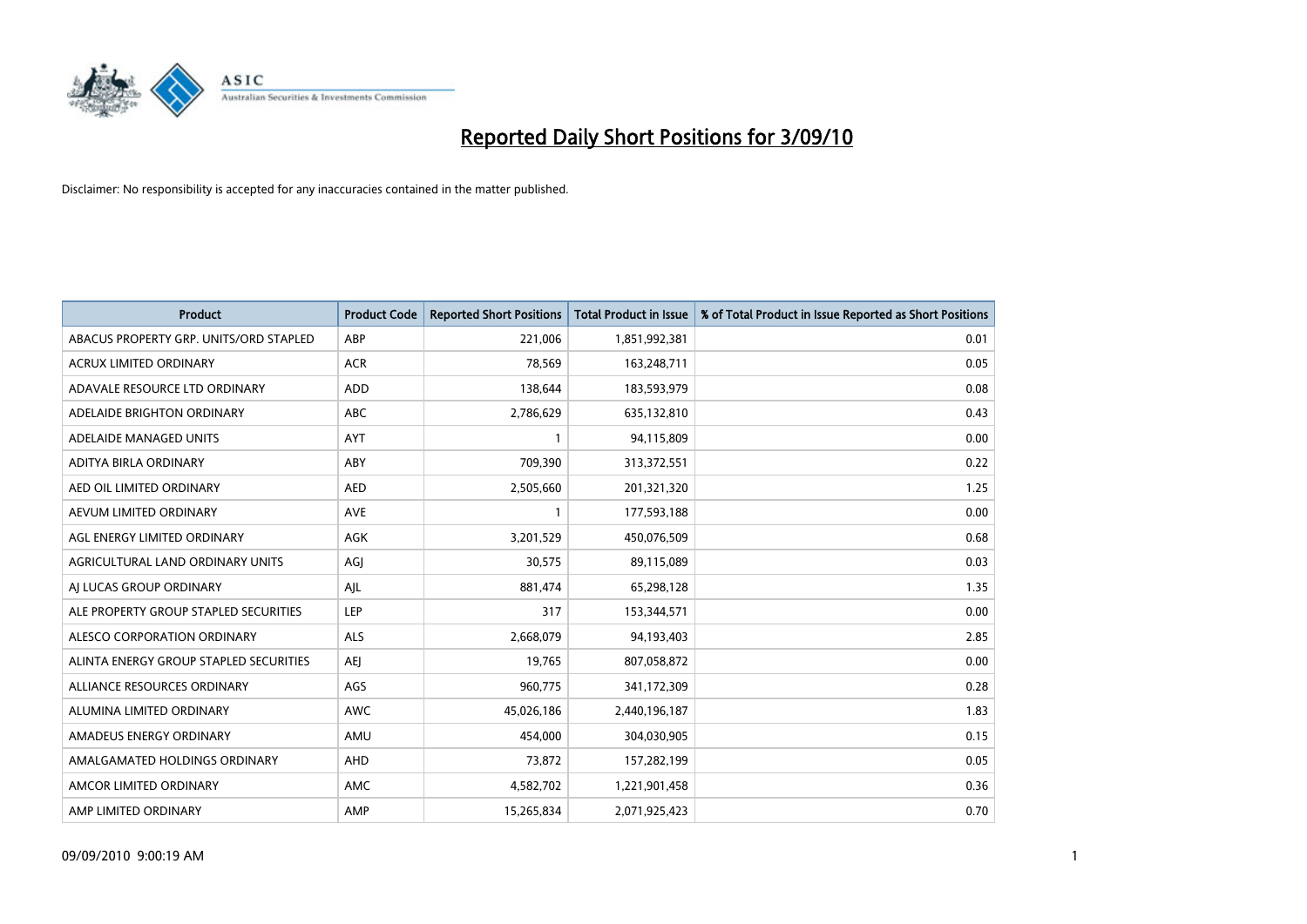

| <b>Product</b>                          | <b>Product Code</b> | <b>Reported Short Positions</b> | Total Product in Issue | % of Total Product in Issue Reported as Short Positions |
|-----------------------------------------|---------------------|---------------------------------|------------------------|---------------------------------------------------------|
| ANDEAN RESOURCES LTD ORDINARY           | <b>AND</b>          | 396,448                         | 542,257,867            | 0.07                                                    |
| ANSELL LIMITED ORDINARY                 | <b>ANN</b>          | 1,360,687                       | 131,577,652            | 1.03                                                    |
| ANTARES ENERGY LTD ORDINARY             | <b>AZZ</b>          | 224,581                         | 299,333,110            | 0.08                                                    |
| ANZ BANKING GRP LTD ORDINARY            | ANZ                 | 7,294,918                       | 2,559,418,024          | 0.24                                                    |
| APA GROUP STAPLED SECURITIES            | <b>APA</b>          | 6,215,364                       | 542,318,629            | 1.15                                                    |
| APEX MINERALS NL ORDINARY               | <b>AXM</b>          | 885,146                         | 3,567,819,909          | 0.02                                                    |
| APN EUROPEAN RETAIL UNITS STAPLED SEC.  | <b>AEZ</b>          | 325,570                         | 544,910,660            | 0.06                                                    |
| APN NEWS & MEDIA ORDINARY               | <b>APN</b>          | 4,738,502                       | 598,823,853            | 0.79                                                    |
| APOLLO GAS LIMITED ORDINARY             | <b>AZO</b>          | 71,180                          | 90,400,136             | 0.08                                                    |
| AQUARIUS PLATINUM. ORDINARY             | <b>AOP</b>          | 5,762,275                       | 463,231,008            | 1.23                                                    |
| AQUILA RESOURCES ORDINARY               | <b>AQA</b>          | 1,354,350                       | 322,273,136            | 0.40                                                    |
| ARAFURA RESOURCE LTD ORDINARY           | <b>ARU</b>          | 115,532                         | 290,640,342            | 0.04                                                    |
| ARDENT LEISURE GROUP STAPLED SECURITIES | AAD                 | 144,706                         | 312,836,274            | 0.04                                                    |
| ARISTOCRAT LEISURE ORDINARY             | ALL                 | 23,539,751                      | 533,379,348            | 4.39                                                    |
| ASCIANO GROUP STAPLED SECURITIES        | <b>AIO</b>          | 31,616,076                      | 2,926,103,883          | 1.07                                                    |
| ASG GROUP LIMITED ORDINARY              | ASZ                 | 58,998                          | 151,836,046            | 0.03                                                    |
| ASPEN GROUP ORD/UNITS STAPLED           | <b>APZ</b>          | 362,246                         | 579,980,076            | 0.06                                                    |
| ASTON RES LTD ORDINARY                  | <b>AZT</b>          | 33,557                          | 204,527,604            | 0.02                                                    |
| ASTRO JAP PROP GROUP STAPLED SECURITIES | AJA                 | 35,350                          | 508,212,161            | 0.00                                                    |
| ASX LIMITED ORDINARY                    | ASX                 | 3,878,674                       | 173,576,316            | 2.24                                                    |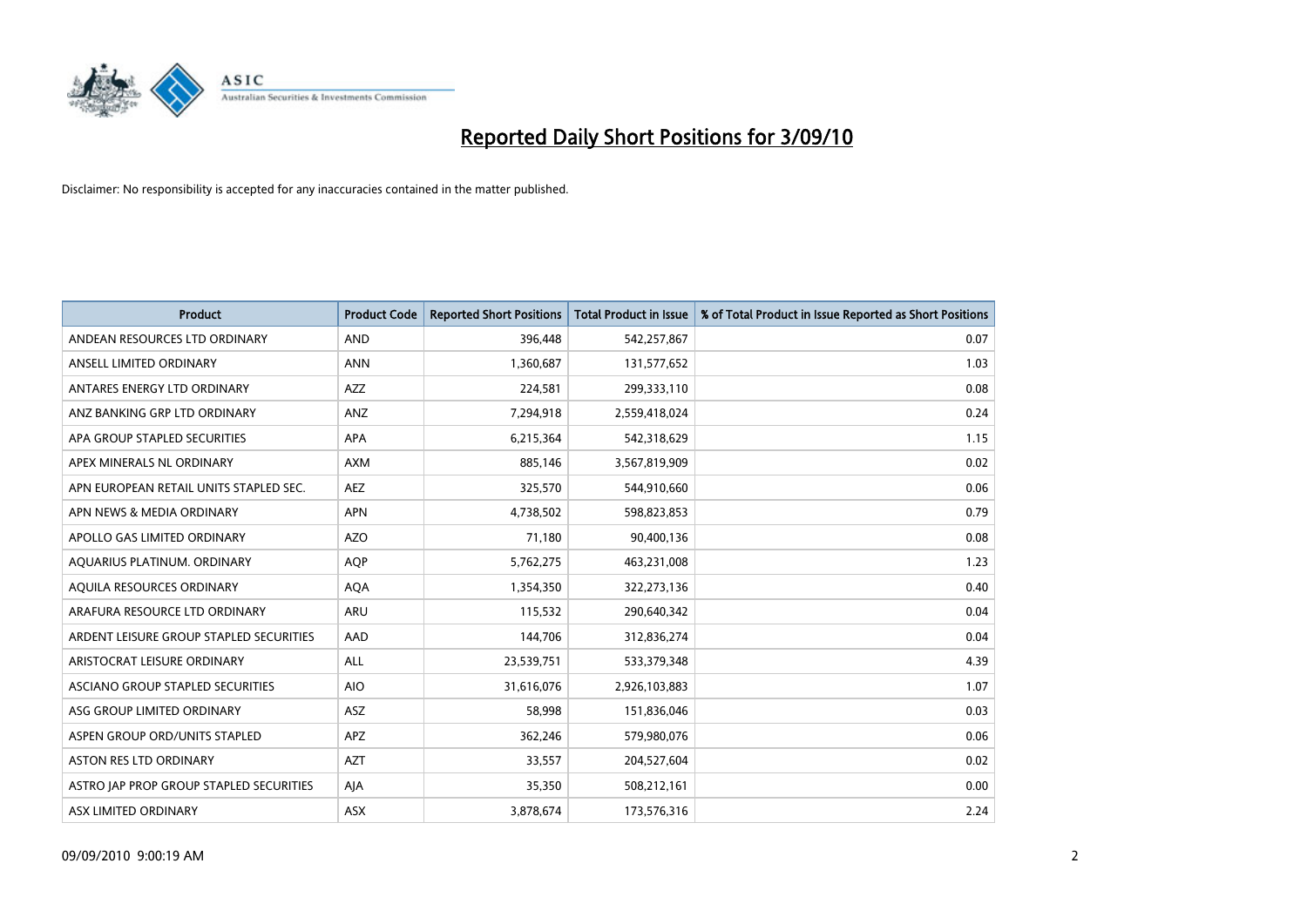

| <b>Product</b>                       | <b>Product Code</b> | <b>Reported Short Positions</b> | <b>Total Product in Issue</b> | % of Total Product in Issue Reported as Short Positions |
|--------------------------------------|---------------------|---------------------------------|-------------------------------|---------------------------------------------------------|
| ATLAS IRON LIMITED ORDINARY          | AGO                 | 3,213,621                       | 540,009,119                   | 0.58                                                    |
| AUCKLAND INTERNATION ORDINARY        | AIA                 | 54                              | 1,310,392,831                 | 0.00                                                    |
| AURORA OIL & GAS ORDINARY            | <b>AUT</b>          | 11,974                          | 276,690,342                   | 0.00                                                    |
| AUSDRILL LIMITED ORDINARY            | <b>ASL</b>          | 62,425                          | 254,290,140                   | 0.02                                                    |
| AUSENCO LIMITED ORDINARY             | AAX                 | 3,210,432                       | 122,427,576                   | 2.62                                                    |
| AUST VINTAGE LTD ORDINARY            | <b>AVG</b>          | 16,568                          | 128,282,317                   | 0.01                                                    |
| <b>AUSTAL LIMITED ORDINARY</b>       | ASB                 | 247,662                         | 188,069,638                   | 0.13                                                    |
| AUSTAR UNITED ORDINARY               | <b>AUN</b>          | 11,524,379                      | 1,260,030,198                 | 0.92                                                    |
| AUSTBROKERS HOLDINGS ORDINARY        | <b>AUB</b>          | $\overline{2}$                  | 52,736,987                    | 0.00                                                    |
| AUSTEREO GROUP LTD. ORDINARY         | <b>AEO</b>          | 30,071                          | 344,798,708                   | 0.01                                                    |
| AUSTRAL GOLD ORDINARY                | AGD                 | 47,241                          | 169,139,739                   | 0.03                                                    |
| AUSTRALAND PROPERTY STAPLED SECURITY | <b>ALZ</b>          | 278,064                         | 576,837,197                   | 0.04                                                    |
| AUSTRALIAN AGRICULT, ORDINARY        | AAC                 | 4,719,066                       | 264,264,459                   | 1.77                                                    |
| <b>AUSTRALIAN EDUCATION UNITS</b>    | <b>AEU</b>          | 625,000                         | 134,973,383                   | 0.46                                                    |
| AUSTRALIAN INFRASTR, UNITS/ORDINARY  | <b>AIX</b>          | 177,190                         | 620,733,944                   | 0.03                                                    |
| AUSTRALIAN MINES LTD ORDINARY        | <b>AUZ</b>          | 1,400,000                       | 6,981,662,168                 | 0.02                                                    |
| AUSTRALIAN PHARM. ORDINARY           | API                 | 755,628                         | 488,115,883                   | 0.16                                                    |
| AUTOMOTIVE HOLDINGS ORDINARY         | <b>AHE</b>          | 924                             | 225,731,300                   | 0.00                                                    |
| AVEXA LIMITED ORDINARY               | <b>AVX</b>          | 243,657                         | 847,688,779                   | 0.03                                                    |
| AVOCA RESOURCES ORDINARY             | <b>AVO</b>          | 13,332,869                      | 290,892,011                   | 4.59                                                    |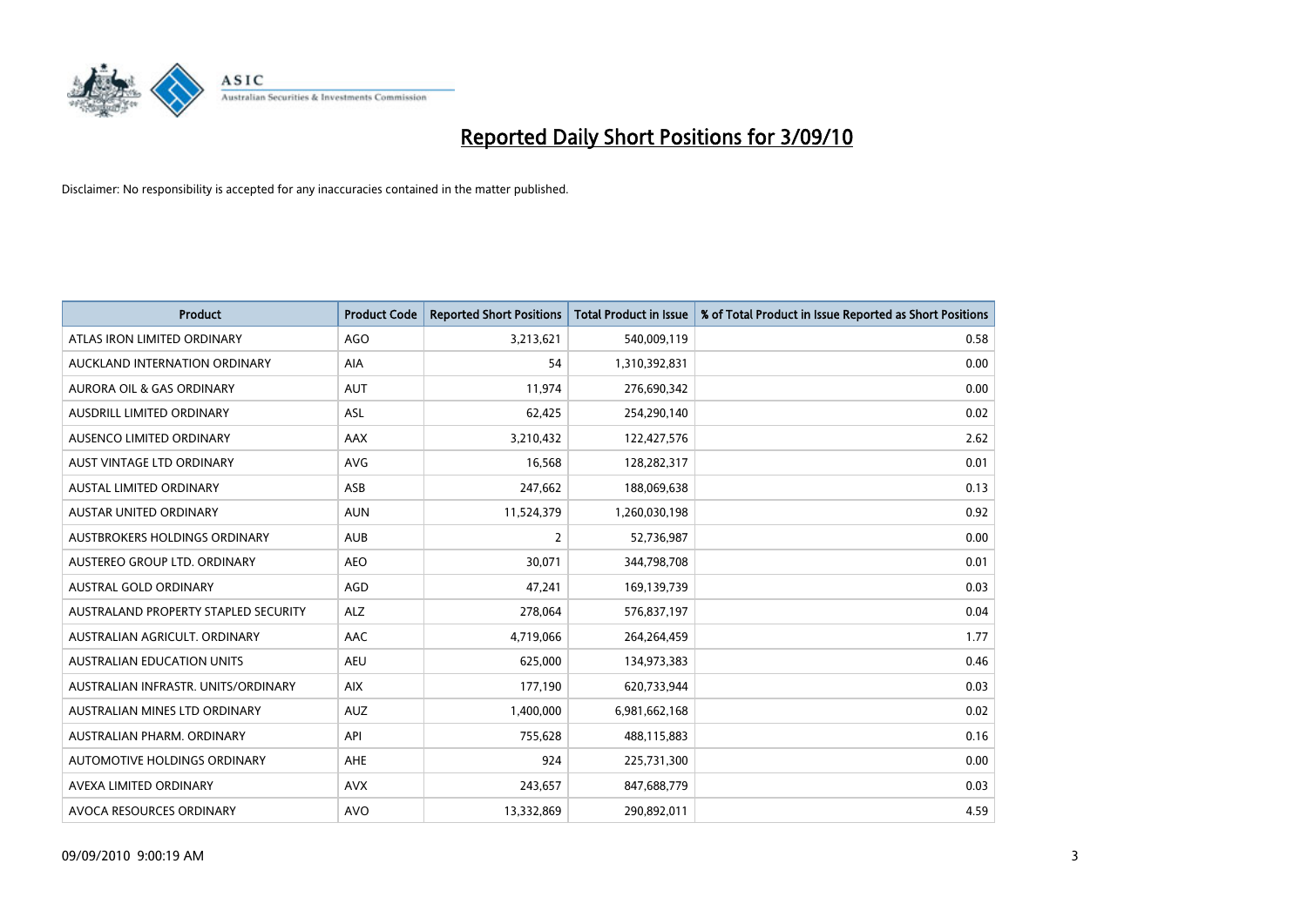

| <b>Product</b>                        | <b>Product Code</b> | <b>Reported Short Positions</b> | Total Product in Issue | % of Total Product in Issue Reported as Short Positions |
|---------------------------------------|---------------------|---------------------------------|------------------------|---------------------------------------------------------|
| AWB LIMITED ORDINARY                  | <b>AWB</b>          | 1,400,222                       | 817,304,356            | 0.16                                                    |
| AWE LIMITED ORDINARY                  | <b>AWE</b>          | 1,076,558                       | 521,871,941            | 0.21                                                    |
| AXA ASIA PACIFIC ORDINARY             | <b>AXA</b>          | 1,569,742                       | 2,067,095,545          | 0.07                                                    |
| BANK OF QUEENSLAND. ORDINARY          | <b>BOO</b>          | 466,468                         | 215,681,127            | 0.22                                                    |
| <b>BANNERMAN RESOURCES ORDINARY</b>   | <b>BMN</b>          | 592,232                         | 201,710,934            | 0.30                                                    |
| <b>BASS STRAIT OIL CO ORDINARY</b>    | <b>BAS</b>          | 1,482                           | 291,030,250            | 0.00                                                    |
| <b>BATAVIA MINING ORDINARY</b>        | <b>BTV</b>          | 2.500                           | 153,032,145            | 0.00                                                    |
| <b>BAUXITE RESOURCE LTD ORDINARY</b>  | <b>BAU</b>          | 44,797                          | 234,379,896            | 0.02                                                    |
| BEACH ENERGY LIMITED ORDINARY         | <b>BPT</b>          | 1,359,822                       | 1,092,548,972          | 0.12                                                    |
| BENDIGO AND ADELAIDE ORDINARY         | <b>BEN</b>          | 4,562,206                       | 354,523,668            | 1.29                                                    |
| BENDIGO AND ADELAIDE RESET PREFERENCE | <b>BENPB</b>        | 55,531                          | 900,000                | 6.17                                                    |
| BENDIGO MINING LTD ORDINARY           | <b>BDG</b>          | 12,763,251                      | 509,712,735            | 2.50                                                    |
| <b>BHP BILLITON LIMITED ORDINARY</b>  | <b>BHP</b>          | 38,258,512                      | 3,356,081,497          | 1.10                                                    |
| <b>BILLABONG ORDINARY</b>             | <b>BBG</b>          | 5,192,517                       | 253,122,552            | 2.05                                                    |
| <b>BIOTA HOLDINGS ORDINARY</b>        | <b>BTA</b>          | 2,252,146                       | 179,878,356            | 1.26                                                    |
| <b>BISALLOY STEEL ORDINARY</b>        | <b>BIS</b>          | 84.480                          | 216,455,965            | 0.04                                                    |
| BKI INVESTMENT LTD ORDINARY           | BKI                 | 508                             | 418,566,158            | 0.00                                                    |
| <b>BLACKTHORN RESOURCES ORDINARY</b>  | <b>BTR</b>          | 35,848                          | 106,885,300            | 0.03                                                    |
| <b>BLUESCOPE STEEL LTD ORDINARY</b>   | <b>BSL</b>          | 10,942,157                      | 1,823,322,017          | 0.59                                                    |
| <b>BOART LONGYEAR ORDINARY</b>        | <b>BLY</b>          | 3,638,717                       | 461,163,412            | 0.79                                                    |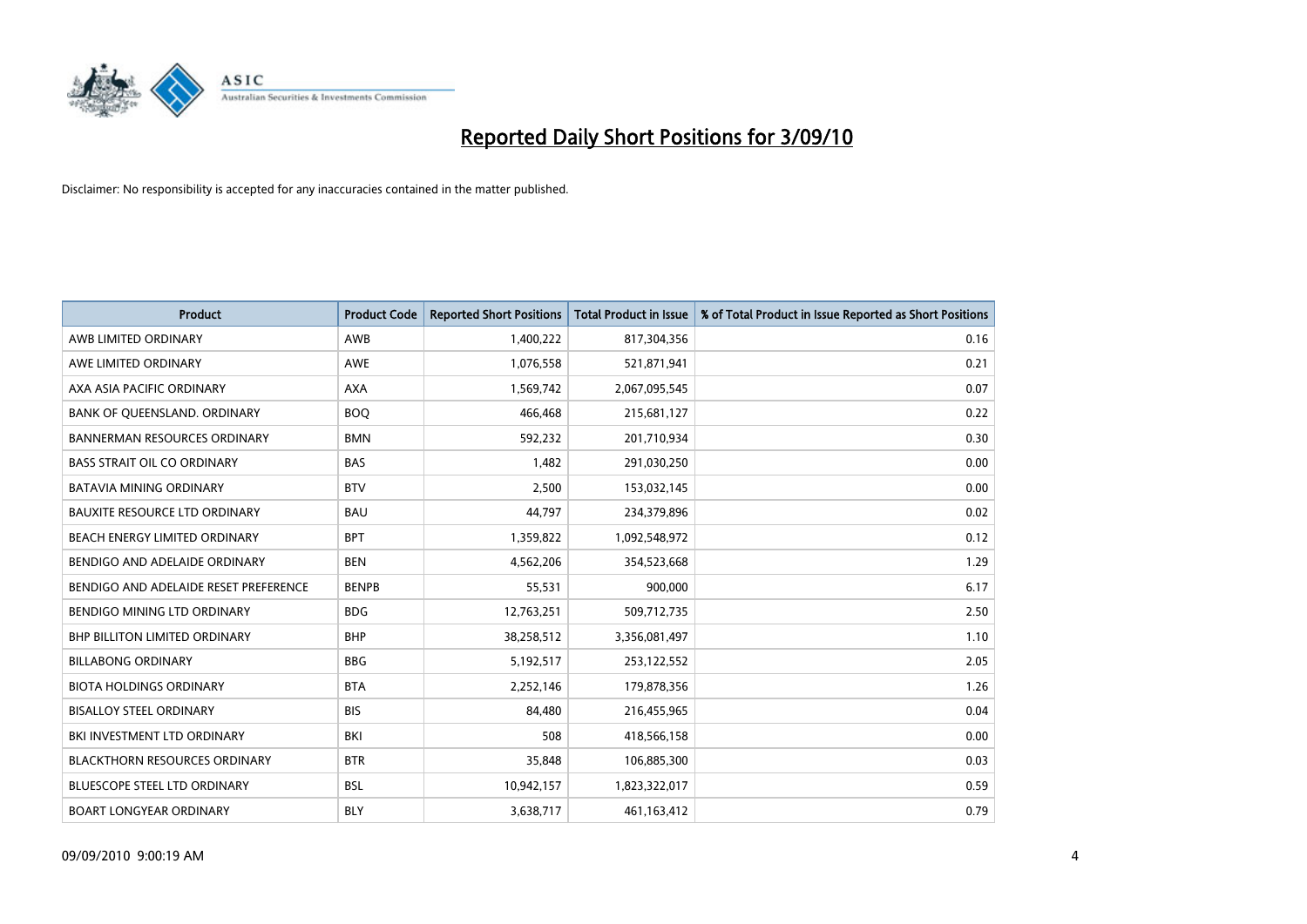

| <b>Product</b>                           | <b>Product Code</b> | <b>Reported Short Positions</b> | <b>Total Product in Issue</b> | % of Total Product in Issue Reported as Short Positions |
|------------------------------------------|---------------------|---------------------------------|-------------------------------|---------------------------------------------------------|
| <b>BOOM LOGISTICS ORDINARY</b>           | <b>BOL</b>          | 377,999                         | 460,795,156                   | 0.08                                                    |
| BORAL LIMITED. ORDINARY                  | <b>BLD</b>          | 22,470,081                      | 718,853,617                   | 3.09                                                    |
| BOTSWANA METALS LTD ORDINARY             | <b>BML</b>          | 7,000                           | 106,087,760                   | 0.01                                                    |
| <b>BOW ENERGY LIMITED ORDINARY</b>       | <b>BOW</b>          | 2,247,279                       | 280,607,187                   | 0.80                                                    |
| <b>BRADKEN LIMITED ORDINARY</b>          | <b>BKN</b>          | 557,333                         | 138,759,614                   | 0.40                                                    |
| <b>BRAMBLES LIMITED ORDINARY</b>         | <b>BXB</b>          | 6,460,716                       | 1,422,490,957                 | 0.44                                                    |
| <b>BREVILLE GROUP LTD ORDINARY</b>       | <b>BRG</b>          | 2.740                           | 129,515,322                   | 0.00                                                    |
| <b>BRICKWORKS LIMITED ORDINARY</b>       | <b>BKW</b>          | 10,360                          | 147,235,904                   | 0.00                                                    |
| <b>BROCKMAN RESOURCES ORDINARY</b>       | <b>BRM</b>          | 181,428                         | 141,588,151                   | 0.14                                                    |
| BT INVESTMENT MNGMNT ORDINARY            | <b>BTT</b>          | 546,073                         | 160,000,000                   | 0.34                                                    |
| <b>BUNNINGS WAREHOUSE ORDINARY UNITS</b> | <b>BWP</b>          | 394,981                         | 427,042,646                   | 0.10                                                    |
| <b>BURU ENERGY ORDINARY</b>              | <b>BRU</b>          | 171,612                         | 182,769,813                   | 0.09                                                    |
| CABCHARGE AUSTRALIA ORDINARY             | CAB                 | 1,436,122                       | 120,437,014                   | 1.18                                                    |
| CALTEX AUSTRALIA ORDINARY                | <b>CTX</b>          | 6,461,999                       | 270,000,000                   | 2.42                                                    |
| <b>CAMPBELL BROTHERS ORDINARY</b>        | <b>CPB</b>          | 512,614                         | 63,517,495                    | 0.83                                                    |
| CAPE LAMBERT RES LTD ORDINARY            | <b>CFE</b>          | 459,821                         | 593,166,467                   | 0.08                                                    |
| <b>CARBON ENERGY ORDINARY</b>            | <b>CNX</b>          | 508,750                         | 609,497,650                   | 0.08                                                    |
| <b>CARDNO LIMITED ORDINARY</b>           | <b>CDD</b>          | 12,795                          | 105,599,600                   | 0.01                                                    |
| CARNARVON PETROLEUM ORDINARY             | <b>CVN</b>          | 1,933,736                       | 686,759,634                   | 0.28                                                    |
| <b>CARNEGIE WAVE ENERGY ORDINARY</b>     | <b>CWE</b>          | 83.000                          | 565,237,627                   | 0.01                                                    |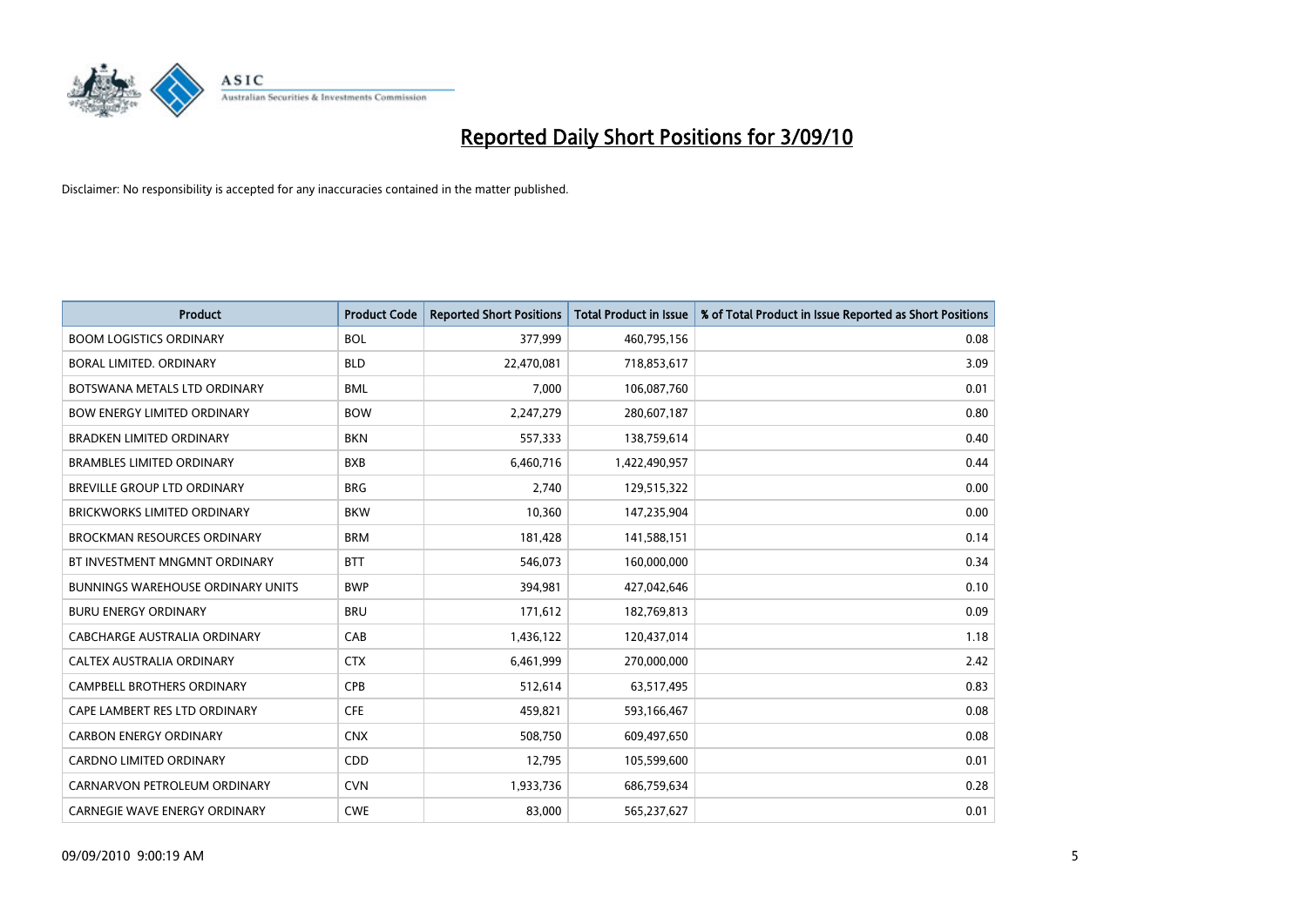

| <b>Product</b>                                | <b>Product Code</b> | <b>Reported Short Positions</b> | Total Product in Issue | % of Total Product in Issue Reported as Short Positions |
|-----------------------------------------------|---------------------|---------------------------------|------------------------|---------------------------------------------------------|
| <b>CARPATHIAN RESOURCES ORDINARY</b>          | <b>CPN</b>          | 75,000                          | 265,533,501            | 0.03                                                    |
| CARPENTARIA EXP. LTD ORDINARY                 | CAP                 | 9,777                           | 93,821,301             | 0.01                                                    |
| CARSALES.COM LTD ORDINARY                     | <b>CRZ</b>          | 1,030,601                       | 232,490,800            | 0.43                                                    |
| CASH CONVERTERS ORD/DIV ACCESS                | CCV                 | 17,624                          | 379,761,025            | 0.00                                                    |
| <b>CASPIAN OIL &amp; GAS ORDINARY</b>         | <b>CIG</b>          | 50.000                          | 1,331,500,513          | 0.00                                                    |
| CATALPA RESOURCES ORDINARY                    | CAH                 | 192,401                         | 162,750,590            | 0.12                                                    |
| <b>CEC GROUP LIMITED ORDINARY</b>             | <b>CEG</b>          | 1.750                           | 79,662,662             | 0.00                                                    |
| <b>CELLNET GROUP ORDINARY</b>                 | <b>CLT</b>          | 1,342                           | 73,135,185             | 0.00                                                    |
| <b>CENTENNIAL COAL ORDINARY</b>               | <b>CEY</b>          | 3,013,430                       | 395,028,737            | 0.77                                                    |
| CENTRAL PETROLEUM ORDINARY                    | <b>CTP</b>          | 11,455                          | 907,291,115            | 0.00                                                    |
| <b>CENTRO PROPERTIES UNITS/ORD STAPLED</b>    | <b>CNP</b>          | 280,179                         | 972,414,514            | 0.03                                                    |
| <b>CENTRO RETAIL GROUP STAPLED SECURITIES</b> | <b>CER</b>          | 674,036                         | 2,286,399,424          | 0.03                                                    |
| <b>CERAMIC FUEL CELLS ORDINARY</b>            | <b>CFU</b>          | 79,718                          | 1,125,111,376          | 0.01                                                    |
| <b>CFS RETAIL PROPERTY UNITS</b>              | <b>CFX</b>          | 53,734,590                      | 2,530,069,990          | 2.12                                                    |
| CHALLENGER DIV.PRO. STAPLED UNITS             | <b>CDI</b>          | 2,948                           | 913,426,007            | 0.00                                                    |
| <b>CHALLENGER F.S.G.LTD ORDINARY</b>          | CGF                 | 8,896,621                       | 499,473,232            | 1.78                                                    |
| <b>CHANDLER MACLEOD LTD ORDINARY</b>          | <b>CMG</b>          | 11,970                          | 421,812,960            | 0.00                                                    |
| CHARTER HALL GROUP STAPLED US PROHIBIT.       | CHC                 | 229,945                         | 1,225,365,088          | 0.01                                                    |
| CHARTER HALL OFFICE UNIT DEF SET              | COODA               | 303,567                         | 493,313,273            | 0.06                                                    |
| CHARTER HALL RETAIL UNIT DEF SET              | CORDA               | 382,327                         | 305,808,140            | 0.13                                                    |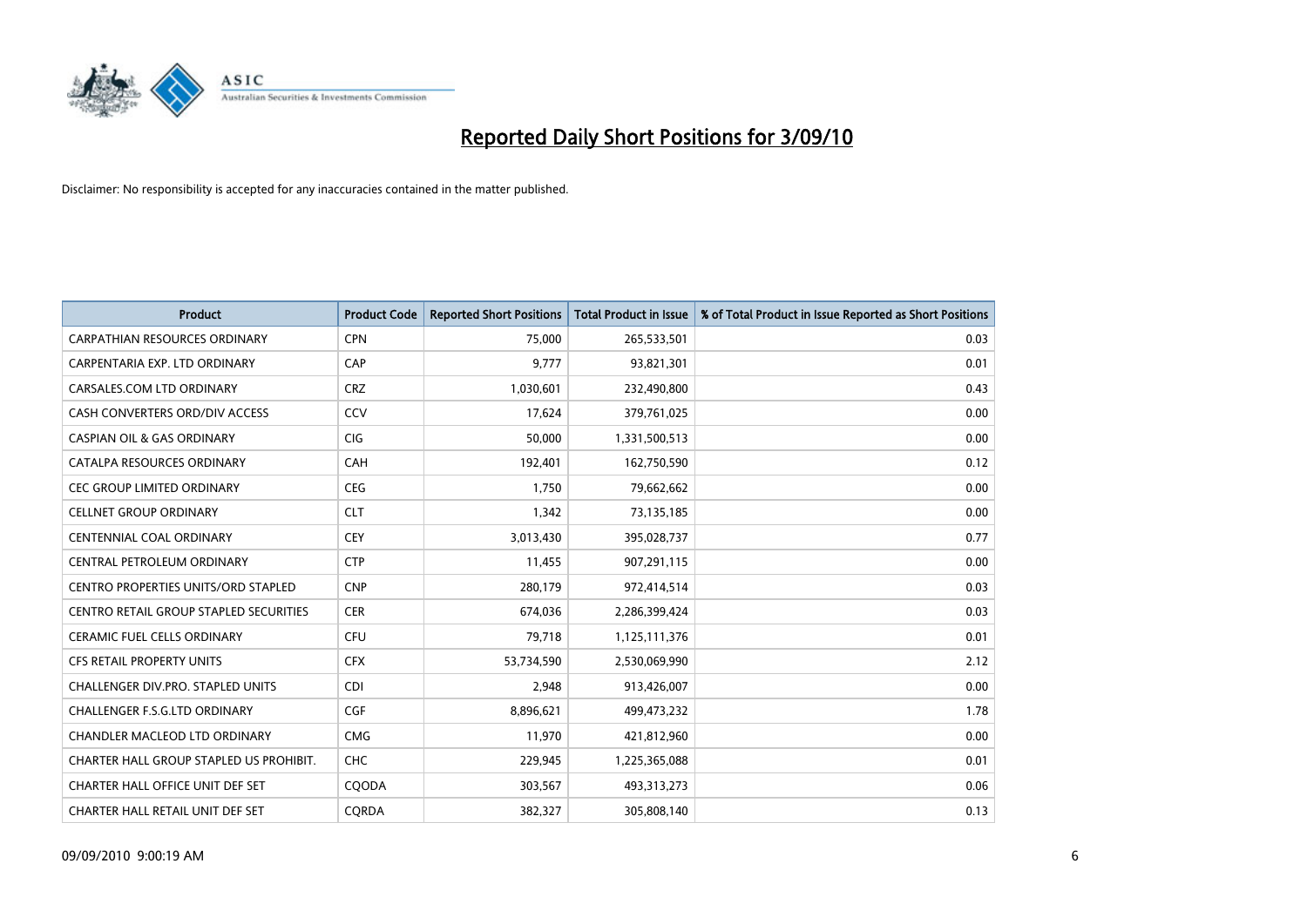

| <b>Product</b>                          | <b>Product Code</b> | <b>Reported Short Positions</b> | <b>Total Product in Issue</b> | % of Total Product in Issue Reported as Short Positions |
|-----------------------------------------|---------------------|---------------------------------|-------------------------------|---------------------------------------------------------|
| CHEMGENEX PHARMACEUT ORDINARY           | <b>CXS</b>          | 221,509                         | 283,348,870                   | 0.08                                                    |
| CITADEL RESOURCE GRP ORDINARY           | CGG                 | 2,496,402                       | 2,367,460,116                 | 0.10                                                    |
| CITIGOLD CORP LTD ORDINARY              | <b>CTO</b>          | 2,098,686                       | 928,565,634                   | 0.23                                                    |
| CLINUVEL PHARMACEUT. ORDINARY           | <b>CUV</b>          | 41,277                          | 303,443,665                   | 0.01                                                    |
| <b>CLOUGH LIMITED ORDINARY</b>          | <b>CLO</b>          | 426,903                         | 768,806,269                   | 0.05                                                    |
| <b>COAL &amp; ALLIED ORDINARY</b>       | <b>CNA</b>          | 4,118                           | 86,584,735                    | 0.00                                                    |
| COAL OF AFRICA LTD ORDINARY             | <b>CZA</b>          | 441,850                         | 530,514,663                   | 0.09                                                    |
| <b>COALSPUR MINES LTD ORDINARY</b>      | <b>CPL</b>          | 172,161                         | 363,988,134                   | 0.05                                                    |
| COCA-COLA AMATIL ORDINARY               | <b>CCL</b>          | 3,133,970                       | 754,614,469                   | 0.42                                                    |
| <b>COCHLEAR LIMITED ORDINARY</b>        | <b>COH</b>          | 690,094                         | 56,574,987                    | 1.19                                                    |
| COCKATOO COAL ORDINARY                  | <b>COK</b>          | 899,162                         | 602,507,380                   | 0.15                                                    |
| <b>COEUR D'ALENE MINES. CDI 1:1</b>     | <b>CXC</b>          | 1.000                           | 4,427,833                     | 0.02                                                    |
| COMMONWEALTH BANK, ORDINARY             | <b>CBA</b>          | 16,822,840                      | 1,548,832,074                 | 1.05                                                    |
| <b>COMMONWEALTH PROP ORDINARY UNITS</b> | <b>CPA</b>          | 20,667,339                      | 2,012,803,230                 | 1.02                                                    |
| <b>COMPASS RESOURCES ORDINARY</b>       | <b>CMR</b>          | 101,480                         | 147,402,920                   | 0.07                                                    |
| COMPUTERSHARE LTD ORDINARY              | <b>CPU</b>          | 3,811,184                       | 555,664,059                   | 0.68                                                    |
| CONNECTEAST GROUP STAPLED               | <b>CEU</b>          | 28,608,766                      | 3,940,145,951                 | 0.73                                                    |
| CONQUEST MINING ORDINARY                | CQT                 | 4,476,526                       | 353,151,103                   | 1.27                                                    |
| CONSOLIDATED MEDIA, ORDINARY            | <b>CMI</b>          | 3,132,822                       | 596,758,471                   | 0.53                                                    |
| CONTANGO MICROCAP ORDINARY              | <b>CTN</b>          | 7,500                           | 150,088,688                   | 0.00                                                    |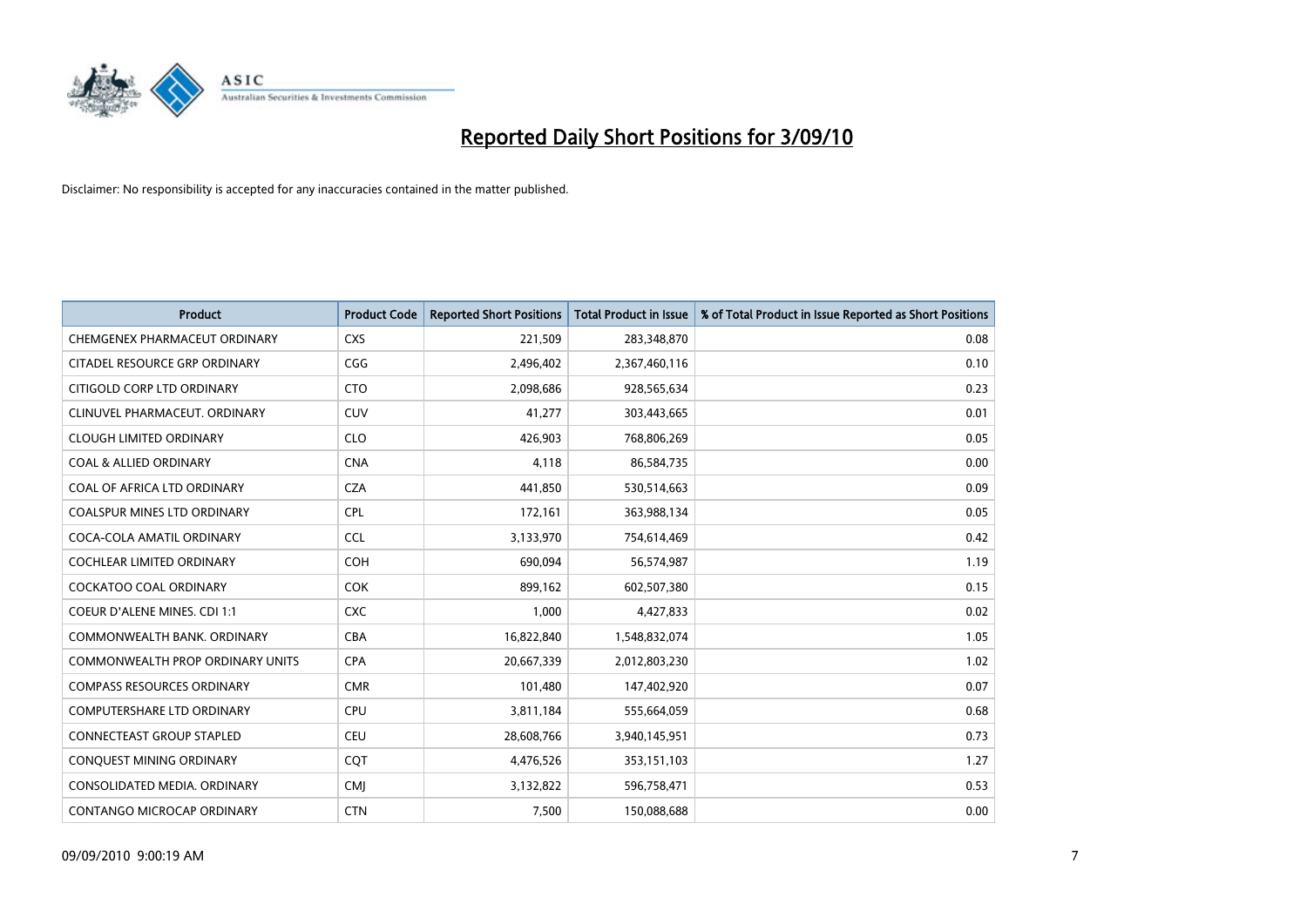

| <b>Product</b>                           | <b>Product Code</b> | <b>Reported Short Positions</b> | <b>Total Product in Issue</b> | % of Total Product in Issue Reported as Short Positions |
|------------------------------------------|---------------------|---------------------------------|-------------------------------|---------------------------------------------------------|
| <b>COOPER ENERGY LTD ORDINARY</b>        | <b>COE</b>          | 54.702                          | 292,576,001                   | 0.02                                                    |
| <b>COPPER STRIKE LTD ORDINARY</b>        | <b>CSE</b>          | 714                             | 116,455,571                   | 0.00                                                    |
| <b>CORPORATE EXPRESS ORDINARY</b>        | <b>CXP</b>          | 148                             | 169,366,966                   | 0.00                                                    |
| COUNT FINANCIAL ORDINARY                 | COU                 | 1,382,550                       | 259,888,869                   | 0.53                                                    |
| <b>CRANE GROUP LIMITED ORDINARY</b>      | <b>CRG</b>          | 3,766,718                       | 78,286,427                    | 4.80                                                    |
| <b>CROMWELL GROUP STAPLED SECURITIES</b> | <b>CMW</b>          | 115,167                         | 901,468,478                   | 0.01                                                    |
| <b>CROWN LIMITED ORDINARY</b>            | <b>CWN</b>          | 5,359,976                       | 753,555,290                   | 0.70                                                    |
| <b>CSG LIMITED ORDINARY</b>              | CSV                 | 88.248                          | 243,104,695                   | 0.04                                                    |
| <b>CSL LIMITED ORDINARY</b>              | <b>CSL</b>          | 12,990,902                      | 549,869,904                   | 2.34                                                    |
| <b>CSR LIMITED ORDINARY</b>              | <b>CSR</b>          | 5,039,289                       | 1,514,920,814                 | 0.33                                                    |
| <b>CUDECO LIMITED ORDINARY</b>           | CDU                 | 514,207                         | 136,065,740                   | 0.38                                                    |
| <b>CUSTOMERS LIMITED ORDINARY</b>        | CUS                 | 112,703                         | 135,521,531                   | 0.09                                                    |
| DART ENERGY LTD ORDINARY                 | <b>DTE</b>          | 980,920                         | 419,748,184                   | 0.22                                                    |
| DAVID JONES LIMITED ORDINARY             | <b>DJS</b>          | 20,003,681                      | 510,945,759                   | 3.90                                                    |
| DECMIL GROUP LIMITED ORDINARY            | <b>DCG</b>          | 17.397                          | 123,754,568                   | 0.01                                                    |
| DEEP YELLOW LIMITED ORDINARY             | <b>DYL</b>          | 456,193                         | 1,125,814,458                 | 0.03                                                    |
| DEVINE LIMITED ORDINARY                  | <b>DVN</b>          | 1,000                           | 634,918,223                   | 0.00                                                    |
| DEXUS PROPERTY GROUP STAPLED UNITS       | <b>DXS</b>          | 14,969,021                      | 4,839,024,176                 | 0.31                                                    |
| DISCOVERY METALS LTD ORDINARY            | <b>DML</b>          | 55,526                          | 302,202,585                   | 0.02                                                    |
| DOMINION MINING ORDINARY                 | <b>DOM</b>          | 300,229                         | 103,327,059                   | 0.29                                                    |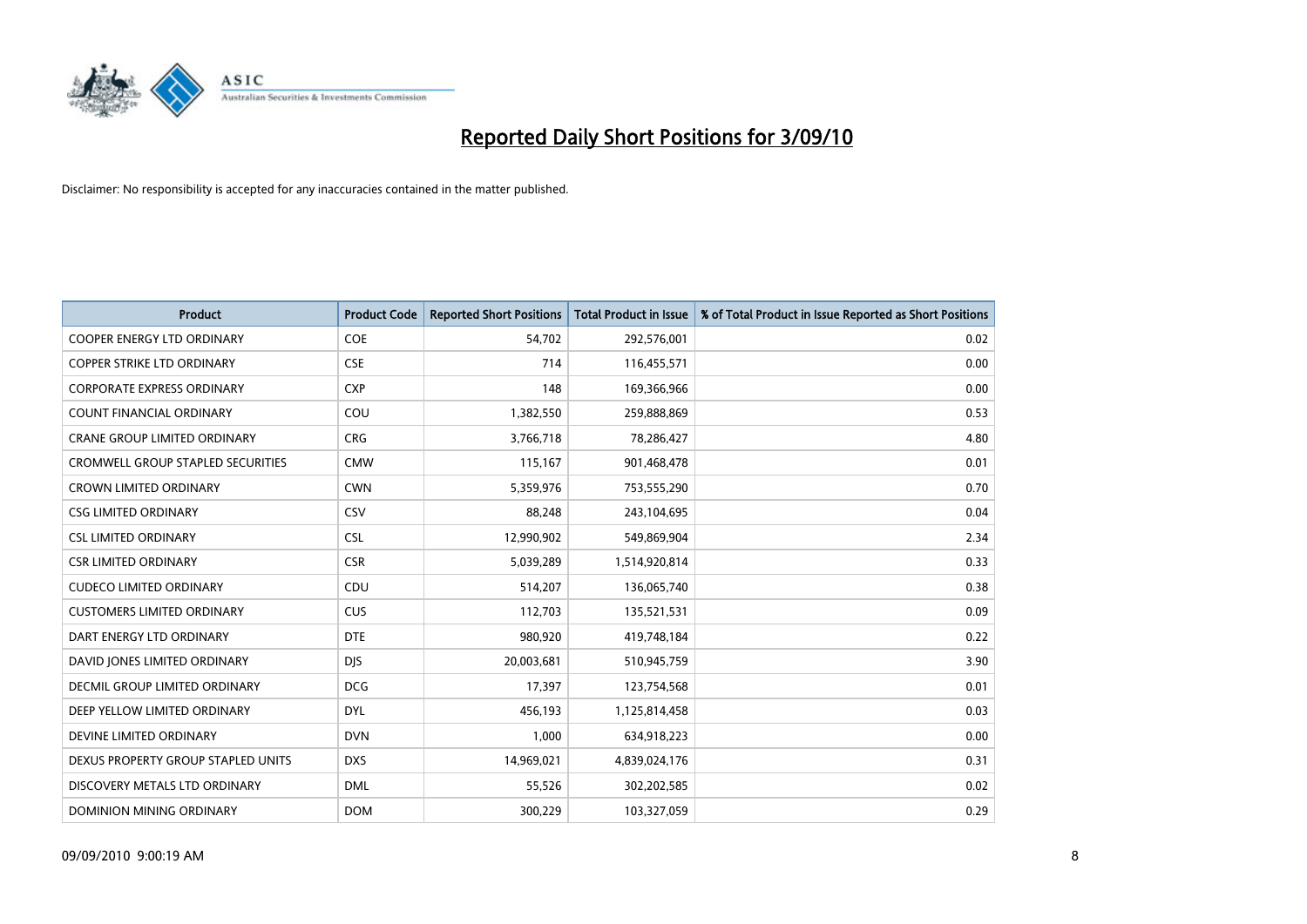

| <b>Product</b>                            | <b>Product Code</b> | <b>Reported Short Positions</b> | <b>Total Product in Issue</b> | % of Total Product in Issue Reported as Short Positions |
|-------------------------------------------|---------------------|---------------------------------|-------------------------------|---------------------------------------------------------|
| DOMINO PIZZA ENTERPR ORDINARY             | <b>DMP</b>          | $\overline{2}$                  | 68,407,674                    | 0.00                                                    |
| DOWNER EDI LIMITED ORDINARY               | <b>DOW</b>          | 1,875,749                       | 338,466,351                   | 0.54                                                    |
| DUET GROUP STAPLED US PROHIBIT.           | <b>DUE</b>          | 187,712                         | 887,304,690                   | 0.01                                                    |
| DULUXGROUP LIMITED ORDINARY               | <b>DLX</b>          | 27,010                          | 366,945,710                   | 0.01                                                    |
| <b>EASTERN STAR GAS ORDINARY</b>          | <b>ESG</b>          | 4,470,199                       | 991,272,041                   | 0.44                                                    |
| EDT RETAIL TRUST UNITS                    | <b>EDT</b>          | 99,457                          | 4,700,290,868                 | 0.00                                                    |
| <b>ELDERS LIMITED HYBRIDS</b>             | <b>ELDPA</b>        | 15.100                          | 1,500,000                     | 1.01                                                    |
| ELDERS LIMITED ORDINARY                   | <b>ELD</b>          | 15,766,768                      | 448,598,480                   | 3.50                                                    |
| ELDORADO GOLD CORP CDI 1:1                | EAU                 | 31,233                          | 22,388,646                    | 0.14                                                    |
| ELIXIR PETROLEUM LTD ORDINARY             | <b>EXR</b>          | 324,400                         | 188,988,472                   | 0.17                                                    |
| <b>EMECO HOLDINGS ORDINARY</b>            | EHL                 | 1,300,334                       | 631,237,586                   | 0.21                                                    |
| <b>ENERGY RESOURCES ORDINARY 'A'</b>      | <b>ERA</b>          | 453,488                         | 190,737,934                   | 0.25                                                    |
| <b>ENERGY WORLD CORPOR, ORDINARY</b>      | <b>EWC</b>          | 6,720,678                       | 1,561,166,672                 | 0.42                                                    |
| <b>ENTEK ENERGY LTD ORDINARY</b>          | ETE                 | 489,903                         | 225,192,535                   | 0.22                                                    |
| <b>ENTELLECT SOLUTIONS ORDINARY</b>       | <b>ESN</b>          | 464.050                         | 1,740,334,200                 | 0.03                                                    |
| ENVESTRA LIMITED ORDINARY                 | <b>ENV</b>          | 1,482,214                       | 1,386,827,962                 | 0.10                                                    |
| EQUATORIAL RES LTD ORDINARY               | <b>EQX</b>          | 30,000                          | 65,212,922                    | 0.05                                                    |
| EQUINOX MINERALS LTD CHESS DEPOSITARY INT | EQN                 | 6,684,487                       | 707,818,211                   | 0.94                                                    |
| <b>EVEREST FINANCIAL ORDINARY</b>         | <b>EFG</b>          | 4.300                           | 251,442,316                   | 0.00                                                    |
| <b>EXTRACT RESOURCES ORDINARY</b>         | <b>EXT</b>          | 1,677,537                       | 243,302,298                   | 0.68                                                    |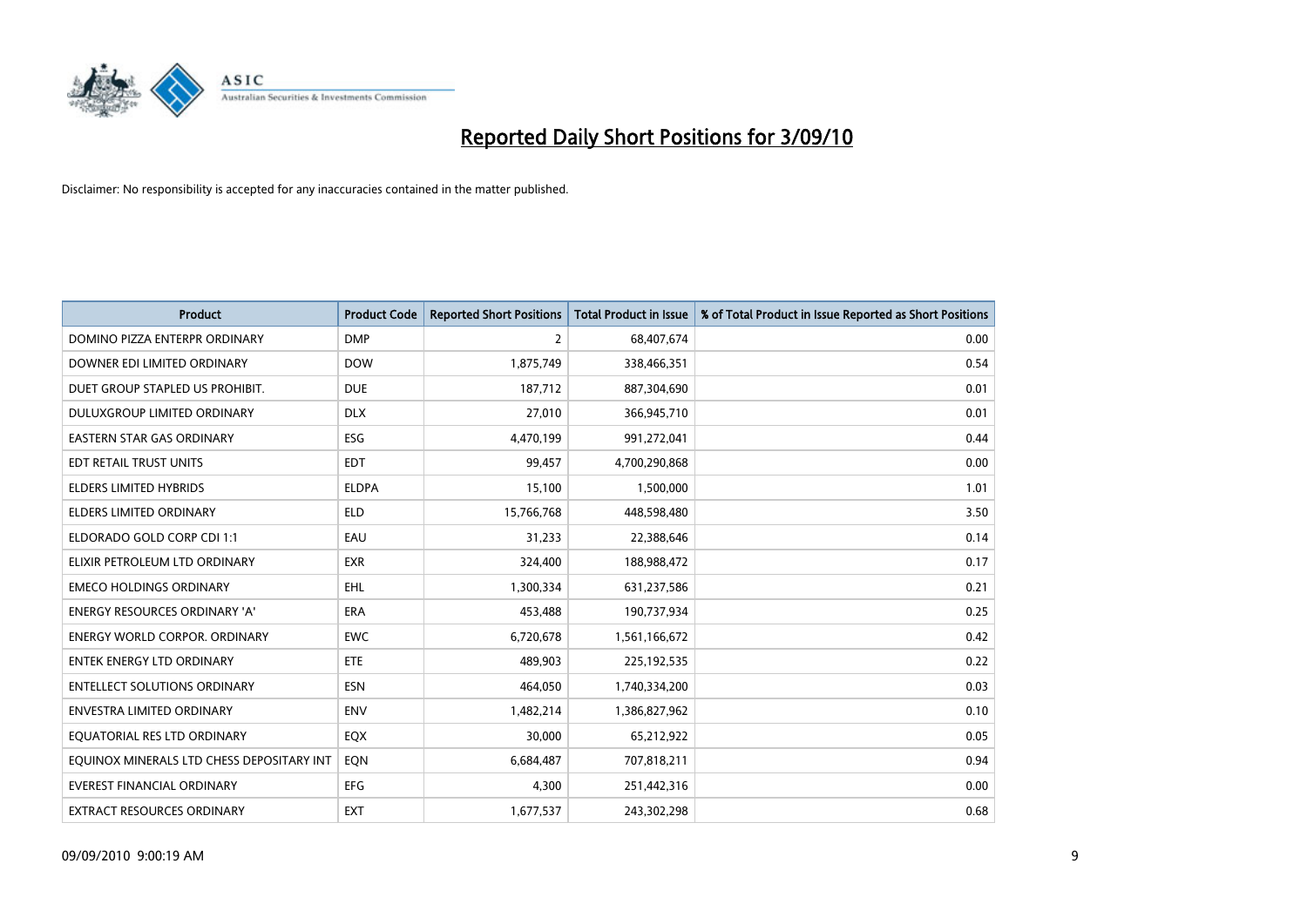

| <b>Product</b>                        | <b>Product Code</b> | <b>Reported Short Positions</b> | <b>Total Product in Issue</b> | % of Total Product in Issue Reported as Short Positions |
|---------------------------------------|---------------------|---------------------------------|-------------------------------|---------------------------------------------------------|
| FAIRFAX MEDIA LTD ORDINARY            | <b>FXJ</b>          | 260,334,199                     | 2,351,955,725                 | 11.05                                                   |
| FANTASTIC HOLDINGS ORDINARY           | <b>FAN</b>          | 4,817                           | 102,669,351                   | 0.00                                                    |
| <b>FERRAUS LIMITED ORDINARY</b>       | <b>FRS</b>          | 370                             | 202,695,137                   | 0.00                                                    |
| FISHER & PAYKEL APP. ORDINARY         | <b>FPA</b>          | 9,311,180                       | 724,235,162                   | 1.28                                                    |
| FISHER & PAYKEL H. ORDINARY           | <b>FPH</b>          | 1,284,331                       | 517,418,502                   | 0.25                                                    |
| FKP PROPERTY GROUP STAPLED SECURITIES | <b>FKP</b>          | 5,522,829                       | 1,166,821,398                 | 0.46                                                    |
| FLEETWOOD CORP ORDINARY               | <b>FWD</b>          | 92,132                          | 56,467,182                    | 0.16                                                    |
| <b>FLETCHER BUILDING ORDINARY</b>     | <b>FBU</b>          | 412,023                         | 611,250,393                   | 0.06                                                    |
| FLEXIGROUP LIMITED ORDINARY           | <b>FXL</b>          | 133,304                         | 270,818,164                   | 0.05                                                    |
| <b>FLIGHT CENTRE ORDINARY</b>         | <b>FLT</b>          | 2,544,046                       | 99,784,513                    | 2.55                                                    |
| <b>FLINDERS MINES LTD ORDINARY</b>    | <b>FMS</b>          | 20,659,883                      | 1,820,149,571                 | 1.14                                                    |
| <b>FOCUS MINERALS LTD ORDINARY</b>    | <b>FML</b>          | 500,000                         | 2,865,543,210                 | 0.02                                                    |
| FORTE ENERGY NL ORDINARY              | <b>FTE</b>          | 2,658,986                       | 580,658,031                   | 0.46                                                    |
| FORTESCUE METALS GRP ORDINARY         | <b>FMG</b>          | 30,004,908                      | 3,107,448,900                 | 0.93                                                    |
| <b>FOSTER'S GROUP ORDINARY</b>        | FGL                 | 8,956,185                       | 1,930,432,682                 | 0.45                                                    |
| FTD CORPORATION ORDINARY              | <b>FTD</b>          | 8.088                           | 100,421,069                   | 0.01                                                    |
| <b>FUNTASTIC LIMITED ORDINARY</b>     | <b>FUN</b>          | 322,528                         | 340,997,682                   | 0.09                                                    |
| <b>G.U.D. HOLDINGS ORDINARY</b>       | <b>GUD</b>          | 184,132                         | 67,703,709                    | 0.27                                                    |
| <b>GEODYNAMICS LIMITED ORDINARY</b>   | GDY                 | 436,651                         | 292,840,219                   | 0.15                                                    |
| <b>GINDALBIE METALS LTD ORDINARY</b>  | <b>GBG</b>          | 6,511,875                       | 849,478,099                   | 0.76                                                    |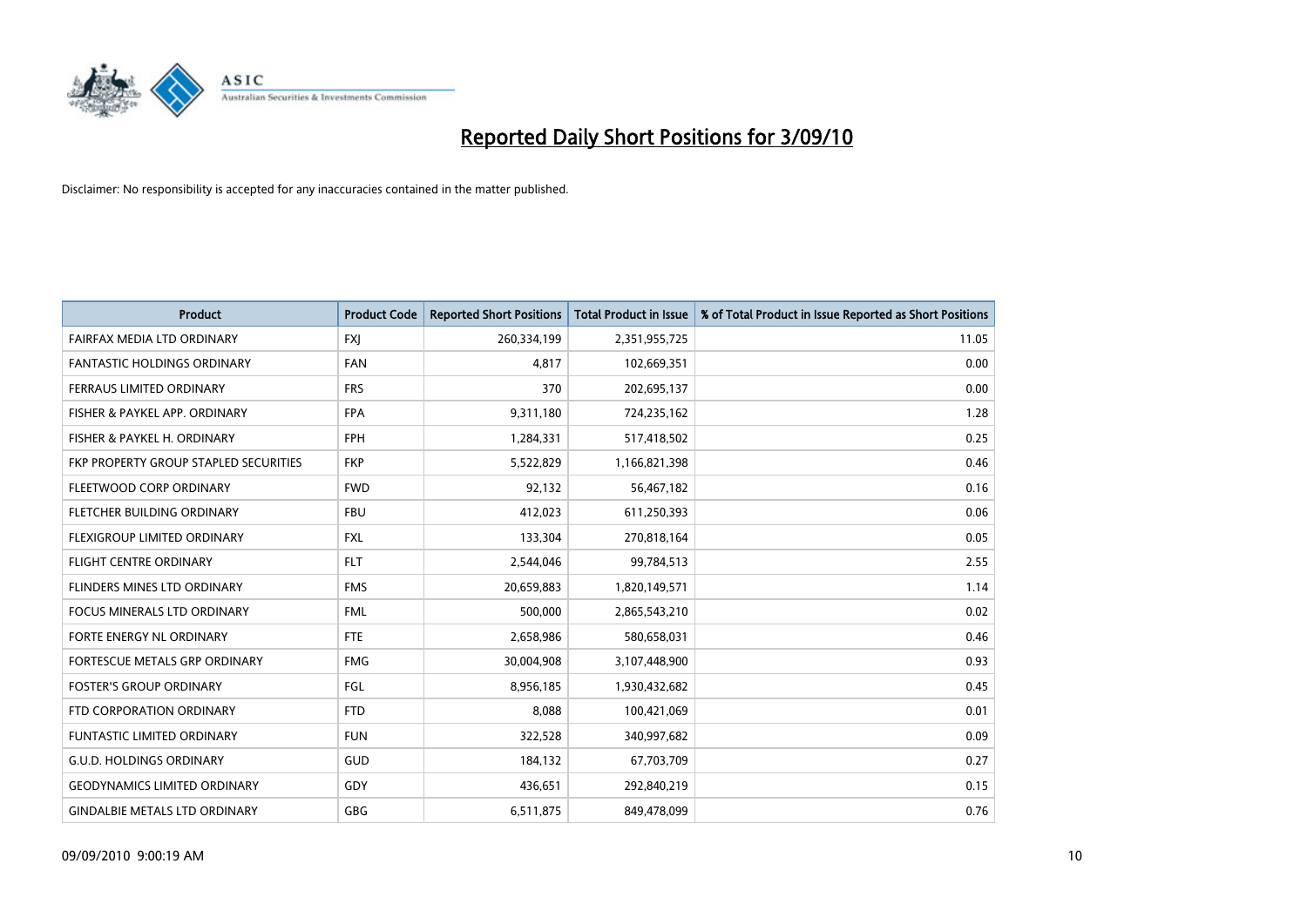

| <b>Product</b>                                   | <b>Product Code</b> | <b>Reported Short Positions</b> | <b>Total Product in Issue</b> | % of Total Product in Issue Reported as Short Positions |
|--------------------------------------------------|---------------------|---------------------------------|-------------------------------|---------------------------------------------------------|
| <b>GIRALIA RESOURCES NL ORDINARY</b>             | <b>GIR</b>          | 113,213                         | 178,360,170                   | 0.06                                                    |
| <b>GLOBAL MINING ORDINARY</b>                    | <b>GMI</b>          | 8,951                           | 194,070,347                   | 0.00                                                    |
| <b>GLOUCESTER COAL ORDINARY</b>                  | GCL                 | 268,518                         | 81,962,133                    | 0.33                                                    |
| <b>GME RESOURCES LTD ORDINARY</b>                | <b>GME</b>          | 800                             | 302,352,750                   | 0.00                                                    |
| <b>GOLDEN GATE PETROL ORDINARY</b>               | GGP                 | 11,538                          | 975,826,623                   | 0.00                                                    |
| <b>GOLDEN WEST RESOURCE ORDINARY</b>             | <b>GWR</b>          | 1,617                           | 164,606,127                   | 0.00                                                    |
| <b>GOODMAN FIELDER, ORDINARY</b>                 | <b>GFF</b>          | 10,174,291                      | 1,380,386,438                 | 0.74                                                    |
| <b>GOODMAN GROUP STAPLED US PROHIBIT.</b>        | <b>GMG</b>          | 9,172,599                       | 6,369,751,394                 | 0.13                                                    |
| <b>GPT GROUP STAPLED SEC.</b>                    | <b>GPT</b>          | 15,114,531                      | 1,855,529,431                 | 0.80                                                    |
| <b>GRAINCORP LIMITED A CLASS ORDINARY</b>        | <b>GNC</b>          | 1,063,004                       | 198,318,900                   | 0.53                                                    |
| <b>GRANGE RESOURCES. ORDINARY</b>                | <b>GRR</b>          | 1,478,000                       | 1,152,077,403                 | 0.13                                                    |
| <b>GREENLAND MIN EN LTD ORDINARY</b>             | GGG                 | 42,900                          | 249,905,308                   | 0.02                                                    |
| <b>GUINNESS PEAT GROUP. CHESS DEPOSITARY INT</b> | <b>GPG</b>          | 55                              | 305,559,089                   | 0.00                                                    |
| <b>GUNNS LIMITED ORDINARY</b>                    | <b>GNS</b>          | 12,753,722                      | 806,734,892                   | 1.59                                                    |
| <b>GWA INTERNATIONAL ORDINARY</b>                | GWT                 | 3,723,750                       | 301,102,514                   | 1.24                                                    |
| HARVEY NORMAN ORDINARY                           | <b>HVN</b>          | 33,075,370                      | 1,062,316,784                 | 3.10                                                    |
| HASTIE GROUP LIMITED ORDINARY                    | <b>HST</b>          | 83,997                          | 239,716,924                   | 0.04                                                    |
| HASTINGS DIVERSIFIED STAPLED SECURITY            | <b>HDF</b>          | 108,973                         | 513,336,482                   | 0.02                                                    |
| <b>HEALTHSCOPE LIMITED ORDINARY</b>              | <b>HSP</b>          | 1,292,037                       | 317,335,186                   | 0.41                                                    |
| <b>HEARTWARE INT INC CDI 35:1</b>                | <b>HIN</b>          | 272,008                         | 72,583,000                    | 0.37                                                    |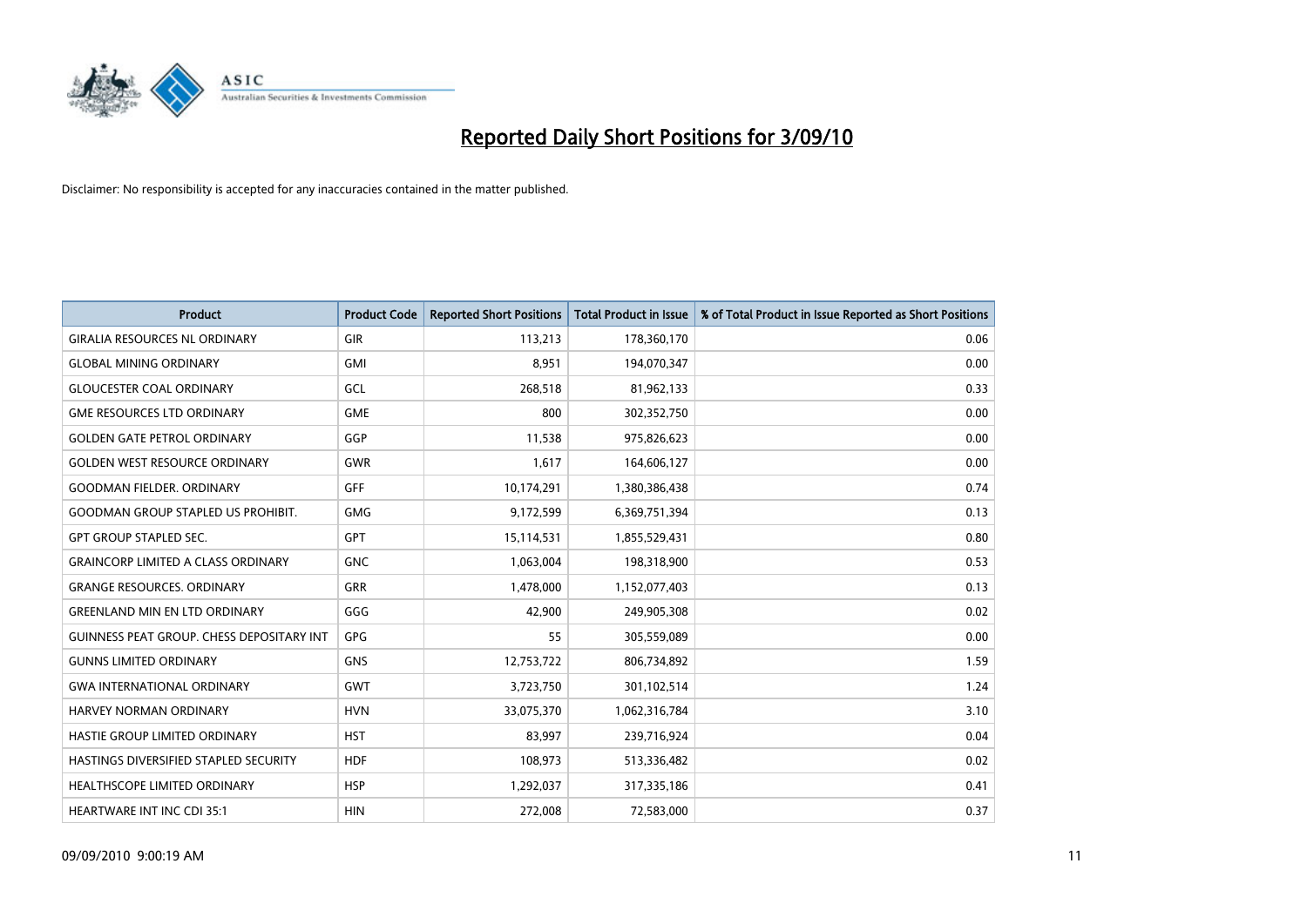

| <b>Product</b>                       | <b>Product Code</b> | <b>Reported Short Positions</b> | <b>Total Product in Issue</b> | % of Total Product in Issue Reported as Short Positions |
|--------------------------------------|---------------------|---------------------------------|-------------------------------|---------------------------------------------------------|
| <b>HENDERSON GROUP CDI 1:1</b>       | <b>HGG</b>          | 6,044,678                       | 566,751,863                   | 1.07                                                    |
| HFA HOLDINGS LIMITED ORDINARY        | <b>HFA</b>          | 1,820,937                       | 469,330,170                   | 0.38                                                    |
| <b>HIGHLANDS PACIFIC ORDINARY</b>    | <b>HIG</b>          | 2,382,826                       | 683,062,148                   | 0.35                                                    |
| HILLGROVE RES LTD ORDINARY           | <b>HGO</b>          | 265,626                         | 482,618,890                   | 0.06                                                    |
| HILLS INDUSTRIES LTD ORDINARY        | <b>HIL</b>          | 2,080,423                       | 248,219,660                   | 0.84                                                    |
| HORIZON OIL LIMITED ORDINARY         | <b>HZN</b>          | 2,756,271                       | 1,128,811,515                 | 0.24                                                    |
| HUNNU COAL LIMITED ORDINARY          | <b>HUN</b>          | 491                             | 109,600,002                   | 0.00                                                    |
| <b>ICON ENERGY LIMITED ORDINARY</b>  | <b>ICN</b>          | 586,586                         | 439,801,394                   | 0.14                                                    |
| <b>IINET LIMITED ORDINARY</b>        | <b>IIN</b>          | 1,045,972                       | 151,923,119                   | 0.68                                                    |
| <b>ILUKA RESOURCES ORDINARY</b>      | <b>ILU</b>          | 7,190,703                       | 418,700,517                   | 1.72                                                    |
| IMF (AUSTRALIA) LTD ORDINARY         | <b>IMF</b>          | 335,697                         | 122,496,819                   | 0.27                                                    |
| IMX RESOURCES LTD ORDINARY           | <b>IXR</b>          | 20,000                          | 260,252,803                   | 0.01                                                    |
| <b>INCITEC PIVOT ORDINARY</b>        | <b>IPL</b>          | 6,130,076                       | 1,628,730,107                 | 0.36                                                    |
| <b>INDAGO RESOURCES LTD ORDINARY</b> | <b>IDG</b>          | 8,179                           | 90,225,242                    | 0.01                                                    |
| <b>INDEPENDENCE GROUP ORDINARY</b>   | <b>IGO</b>          | 105,949                         | 113,813,539                   | 0.10                                                    |
| <b>INDOPHIL RESOURCES ORDINARY</b>   | <b>IRN</b>          | 332,329                         | 423,428,803                   | 0.07                                                    |
| <b>INDUSTREA LIMITED ORDINARY</b>    | IDL                 | 1,295,059                       | 956,668,877                   | 0.13                                                    |
| INFIGEN ENERGY STAPLED SECURITIES    | <b>IFN</b>          | 5,525,270                       | 760,374,428                   | 0.71                                                    |
| ING INDUSTRIAL FUND UNITS            | <b>IIF</b>          | 2,513,276                       | 2,592,249,647                 | 0.09                                                    |
| ING OFFICE FUND STAPLED SECURITIES   | <b>IOF</b>          | 1,681,537                       | 2,729,071,212                 | 0.06                                                    |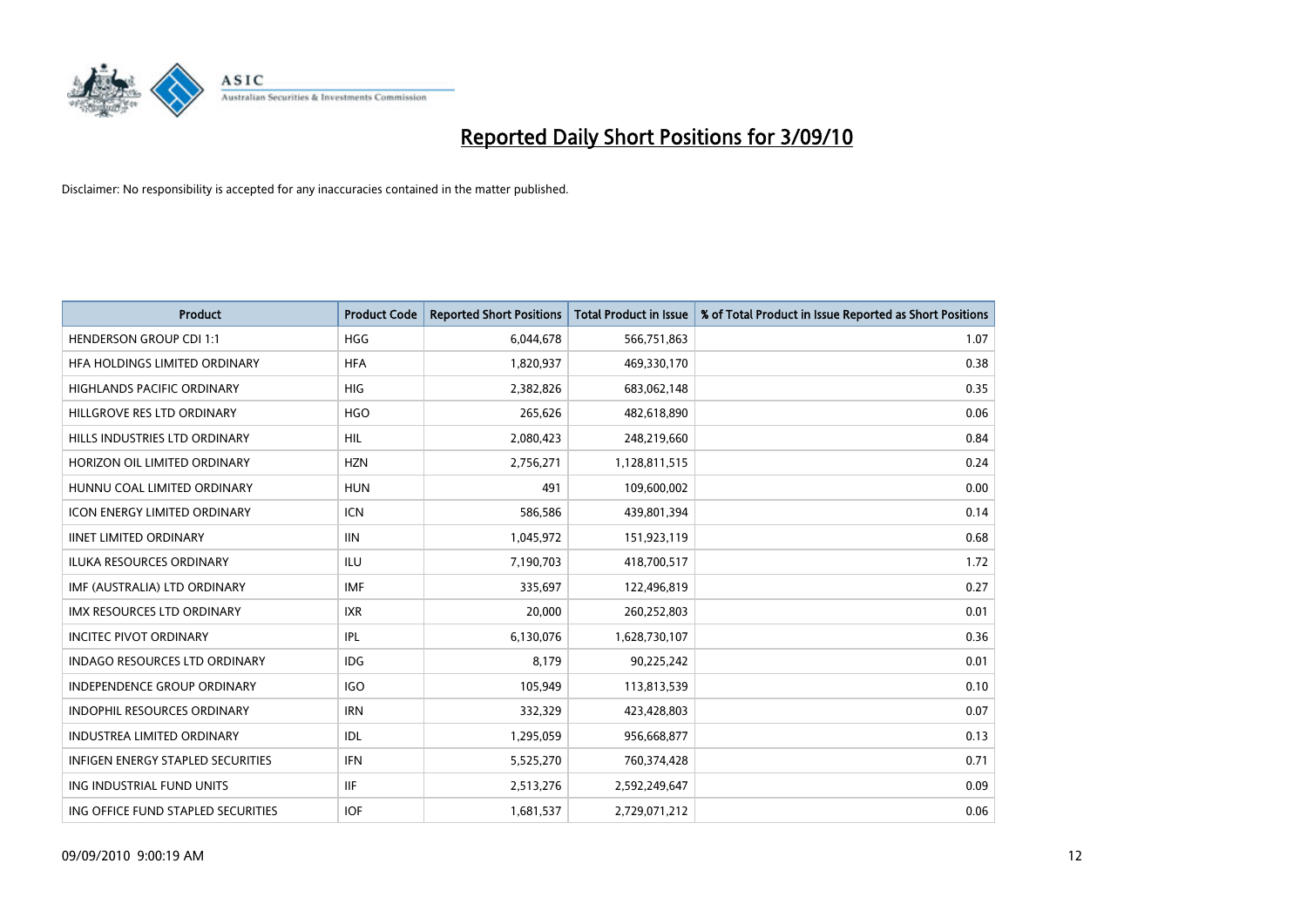

| <b>Product</b>                                  | <b>Product Code</b> | <b>Reported Short Positions</b> | <b>Total Product in Issue</b> | % of Total Product in Issue Reported as Short Positions |
|-------------------------------------------------|---------------------|---------------------------------|-------------------------------|---------------------------------------------------------|
| ING RE COM GROUP STAPLED SECURITIES             | ILF                 | 9,075                           | 441,029,194                   | 0.00                                                    |
| INSURANCE AUSTRALIA ORDINARY                    | IAG                 | 1,439,255                       | 2,078,994,021                 | 0.03                                                    |
| INTEGRA MINING LTD, ORDINARY                    | <b>IGR</b>          | 1,644,867                       | 755,792,394                   | 0.21                                                    |
| INTOLL GROUP STAPLED SECURITIES                 | <b>ITO</b>          | 15,407,907                      | 2,261,732,048                 | 0.68                                                    |
| <b>INTREPID MINES ORDINARY</b>                  | <b>IAU</b>          | 436,728                         | 430,329,346                   | 0.10                                                    |
| <b>INVOCARE LIMITED ORDINARY</b>                | <b>IVC</b>          | 971,226                         | 102,069,091                   | 0.95                                                    |
| ION LIMITED ORDINARY                            | <b>ION</b>          | 164,453                         | 256,365,105                   | 0.06                                                    |
| <b>IOOF HOLDINGS LTD ORDINARY</b>               | <b>IFL</b>          | 6,109,897                       | 229,794,395                   | 2.64                                                    |
| IRESS MARKET TECH. ORDINARY                     | <b>IRE</b>          | 1,947,212                       | 126,018,142                   | 1.54                                                    |
| <b>IRON ORE HOLDINGS ORDINARY</b>               | <b>IOH</b>          | 46.361                          | 135,381,616                   | 0.03                                                    |
| ISHARES MSCI EAFE CDI 1:1                       | <b>IVE</b>          | 78,119                          | 590,400,000                   | 0.01                                                    |
| ISHARES MSCI EM MKTS CDI 1:1                    | <b>IEM</b>          | 32,748                          | 425,700,000                   | 0.01                                                    |
| <b>ISOFT GROUP LIMITED ORDINARY</b>             | <b>ISF</b>          | 18,089,578                      | 1,066,683,511                 | 1.70                                                    |
| <b>IVANHOE AUSTRALIA ORDINARY</b>               | <b>IVA</b>          | 80,204                          | 407,725,785                   | 0.02                                                    |
| <b>JABIRU METALS LTD ORDINARY</b>               | <b>JML</b>          | 469,704                         | 552,619,180                   | 0.08                                                    |
| <b>JAMES HARDIE INDUST CHESS DEPOSITARY INT</b> | <b>IHX</b>          | 12,511,623                      | 435,438,790                   | 2.86                                                    |
| <b>JAMESON RESOURCES ORDINARY</b>               | <b>JAL</b>          | 1,600,000                       | 63,885,910                    | 2.50                                                    |
| <b>JB HI-FI LIMITED ORDINARY</b>                | <b>IBH</b>          | 6,395,825                       | 109,112,279                   | 5.84                                                    |
| <b>KAGARA LTD ORDINARY</b>                      | KZL                 | 5,014,071                       | 707,789,717                   | 0.70                                                    |
| KAROON GAS AUSTRALIA ORDINARY                   | <b>KAR</b>          | 323.424                         | 177,546,198                   | 0.17                                                    |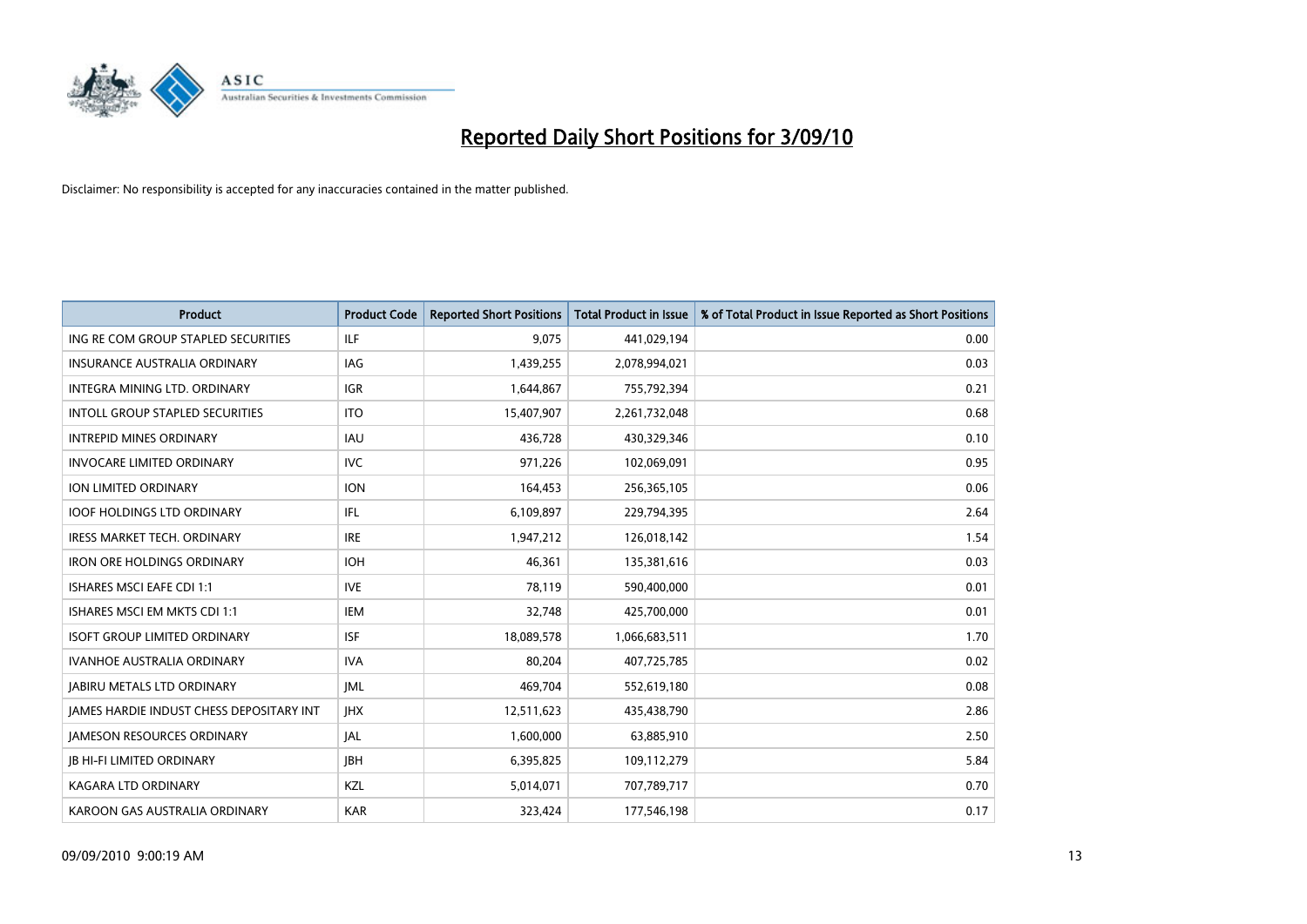

| <b>Product</b>                        | <b>Product Code</b> | <b>Reported Short Positions</b> | <b>Total Product in Issue</b> | % of Total Product in Issue Reported as Short Positions |
|---------------------------------------|---------------------|---------------------------------|-------------------------------|---------------------------------------------------------|
| KATHMANDU HOLD LTD ORDINARY           | <b>KMD</b>          | 1,317,042                       | 200,000,000                   | 0.65                                                    |
| <b>KEYBRIDGE CAPITAL ORDINARY</b>     | <b>KBC</b>          | 5,999                           | 172,070,564                   | 0.00                                                    |
| KIMBERLEY METALS LTD ORDINARY         | <b>KBL</b>          | 2,609                           | 94,490,816                    | 0.00                                                    |
| KINGSGATE CONSOLID. ORDINARY          | <b>KCN</b>          | 333,669                         | 100,734,116                   | 0.33                                                    |
| LEIGHTON HOLDINGS ORDINARY            | LEI                 | 2,559,869                       | 300,692,299                   | 0.84                                                    |
| LEND LEASE GROUP UNIT/ORD STAPLED     | LLC                 | 685,800                         | 565,558,754                   | 0.12                                                    |
| LIHIR GOLD LIMITED. ORDINARY          | LGL                 | 3,271,962                       | 2,368,729,935                 | 0.13                                                    |
| LINC ENERGY LTD ORDINARY              | <b>LNC</b>          | 897,276                         | 495,788,572                   | 0.20                                                    |
| LYNAS CORPORATION ORDINARY            | <b>LYC</b>          | 10,981,658                      | 1,656,249,093                 | 0.66                                                    |
| MAC SERVICES (THE) ORDINARY           | <b>MSL</b>          | 19,595                          | 165,966,692                   | 0.01                                                    |
| MACARTHUR COAL ORDINARY               | <b>MCC</b>          | 1,429,392                       | 292,483,075                   | 0.49                                                    |
| <b>MACMAHON HOLDINGS ORDINARY</b>     | <b>MAH</b>          | 9,087,488                       | 733,711,705                   | 1.24                                                    |
| MACO ATLAS ROADS GRP ORDINARY STAPLED | <b>MQA</b>          | 2,813,774                       | 452,345,907                   | 0.63                                                    |
| MACQUARIE GROUP LTD ORDINARY          | <b>MOG</b>          | 6,778,751                       | 345,601,301                   | 1.96                                                    |
| <b>MANTRA RESOURCES ORDINARY</b>      | <b>MRU</b>          | 5,692                           | 130,229,188                   | 0.00                                                    |
| MAP GROUP STAPLED US PROHIBIT.        | <b>MAP</b>          | 4,241,189                       | 1,861,210,782                 | 0.21                                                    |
| <b>MARION ENERGY ORDINARY</b>         | <b>MAE</b>          | 374,994                         | 429,822,043                   | 0.09                                                    |
| MCMILLAN SHAKESPEARE ORDINARY         | <b>MMS</b>          | 175,000                         | 67,677,977                    | 0.26                                                    |
| <b>MCPHERSON'S LTD ORDINARY</b>       | <b>MCP</b>          | 5,282                           | 71,651,758                    | 0.01                                                    |
| MEDUSA MINING LTD ORDINARY            | <b>MML</b>          | 53.068                          | 187,584,911                   | 0.03                                                    |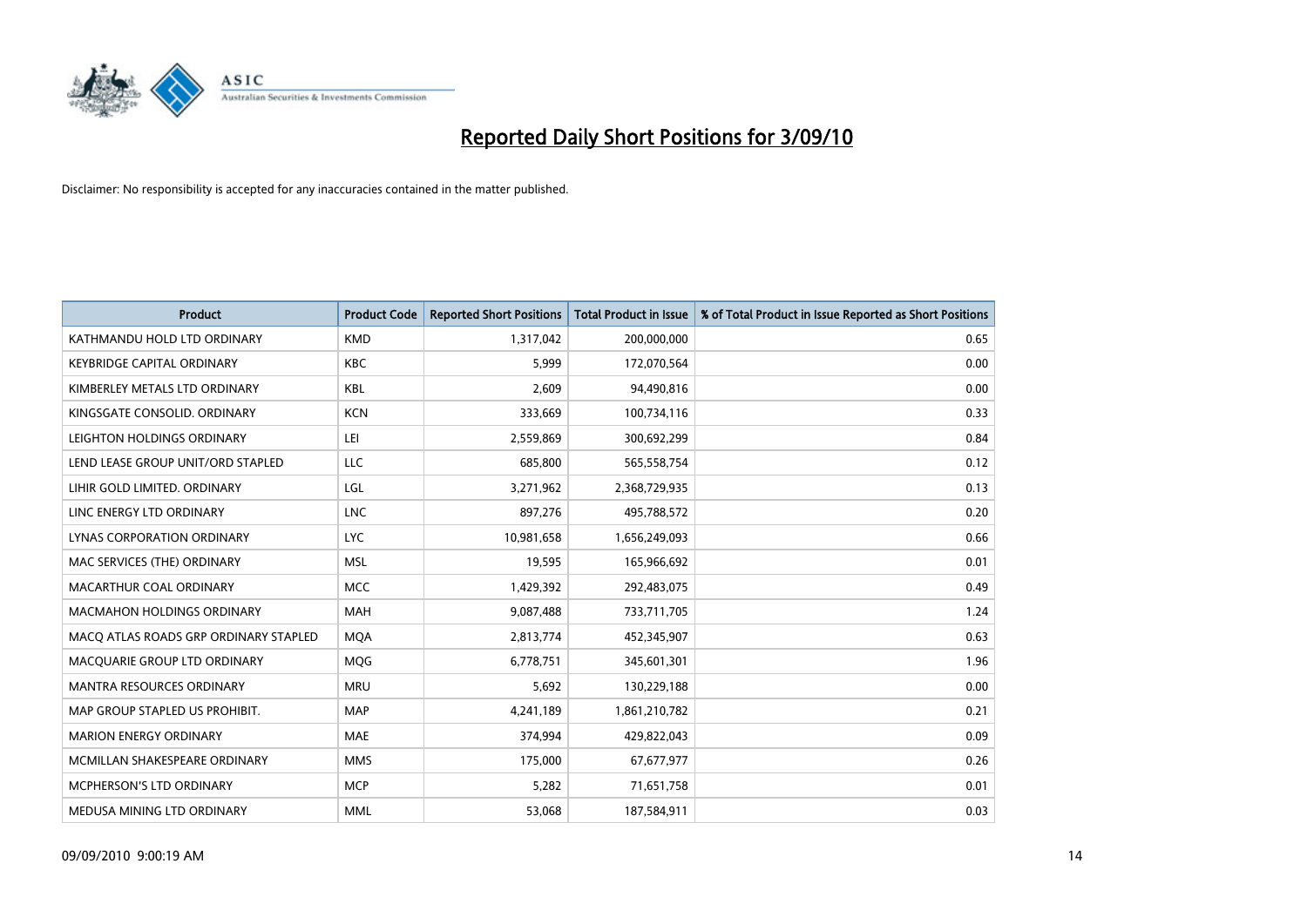

| <b>Product</b>                  | <b>Product Code</b> | <b>Reported Short Positions</b> | <b>Total Product in Issue</b> | % of Total Product in Issue Reported as Short Positions |
|---------------------------------|---------------------|---------------------------------|-------------------------------|---------------------------------------------------------|
| MELBOURNE IT LIMITED ORDINARY   | <b>MLB</b>          | 151,561                         | 79,572,767                    | 0.19                                                    |
| MEO AUSTRALIA LTD ORDINARY      | <b>MEO</b>          | 564,170                         | 477,220,955                   | 0.12                                                    |
| <b>MERMAID MARINE ORDINARY</b>  | <b>MRM</b>          | 200,747                         | 186,884,825                   | 0.11                                                    |
| METALS X LIMITED ORDINARY       | <b>MLX</b>          | 326,940                         | 1,365,661,782                 | 0.03                                                    |
| METCASH LIMITED ORDINARY        | <b>MTS</b>          | 19,485,342                      | 767,055,221                   | 2.52                                                    |
| METGASCO LIMITED ORDINARY       | <b>MEL</b>          | 235,435                         | 250,803,468                   | 0.09                                                    |
| MICLYN EXP OFFSHR ORDINARY      | <b>MIO</b>          | 214,407                         | 271,700,000                   | 0.08                                                    |
| MINARA RESOURCES ORDINARY       | <b>MRE</b>          | 3,742,603                       | 1,167,783,517                 | 0.31                                                    |
| MINCOR RESOURCES NL ORDINARY    | <b>MCR</b>          | 986,854                         | 200,608,804                   | 0.49                                                    |
| MINERAL DEPOSITS ORDINARY       | <b>MDL</b>          | 974,314                         | 606,441,673                   | 0.15                                                    |
| MINERAL RESOURCES. ORDINARY     | <b>MIN</b>          | 267,889                         | 167, 153, 302                 | 0.15                                                    |
| MIRABELA NICKEL LTD ORDINARY    | <b>MBN</b>          | 6,580,291                       | 367, 162, 725                 | 1.79                                                    |
| MIRVAC GROUP STAPLED SECURITIES | <b>MGR</b>          | 6,181,526                       | 3,415,314,823                 | 0.17                                                    |
| MITCHELL COMMUNITCA. ORDINARY   | <b>MCU</b>          | 16,057                          | 301,761,208                   | 0.01                                                    |
| MOLOPO ENERGY LTD ORDINARY      | <b>MPO</b>          | 222,857                         | 250,972,584                   | 0.09                                                    |
| MONADELPHOUS GROUP ORDINARY     | <b>MND</b>          | 1,287,561                       | 86,459,327                    | 1.48                                                    |
| MOSAIC OIL NL ORDINARY          | MOS                 | 41,742                          | 821,710,775                   | 0.01                                                    |
| MOUNT GIBSON IRON ORDINARY      | <b>MGX</b>          | 1,865,009                       | 1,079,570,693                 | 0.18                                                    |
| MURCHISON METALS LTD ORDINARY   | <b>MMX</b>          | 3,375,134                       | 435,384,268                   | 0.77                                                    |
| MYER HOLDINGS LTD ORDINARY      | <b>MYR</b>          | 13,437,021                      | 581,517,884                   | 2.31                                                    |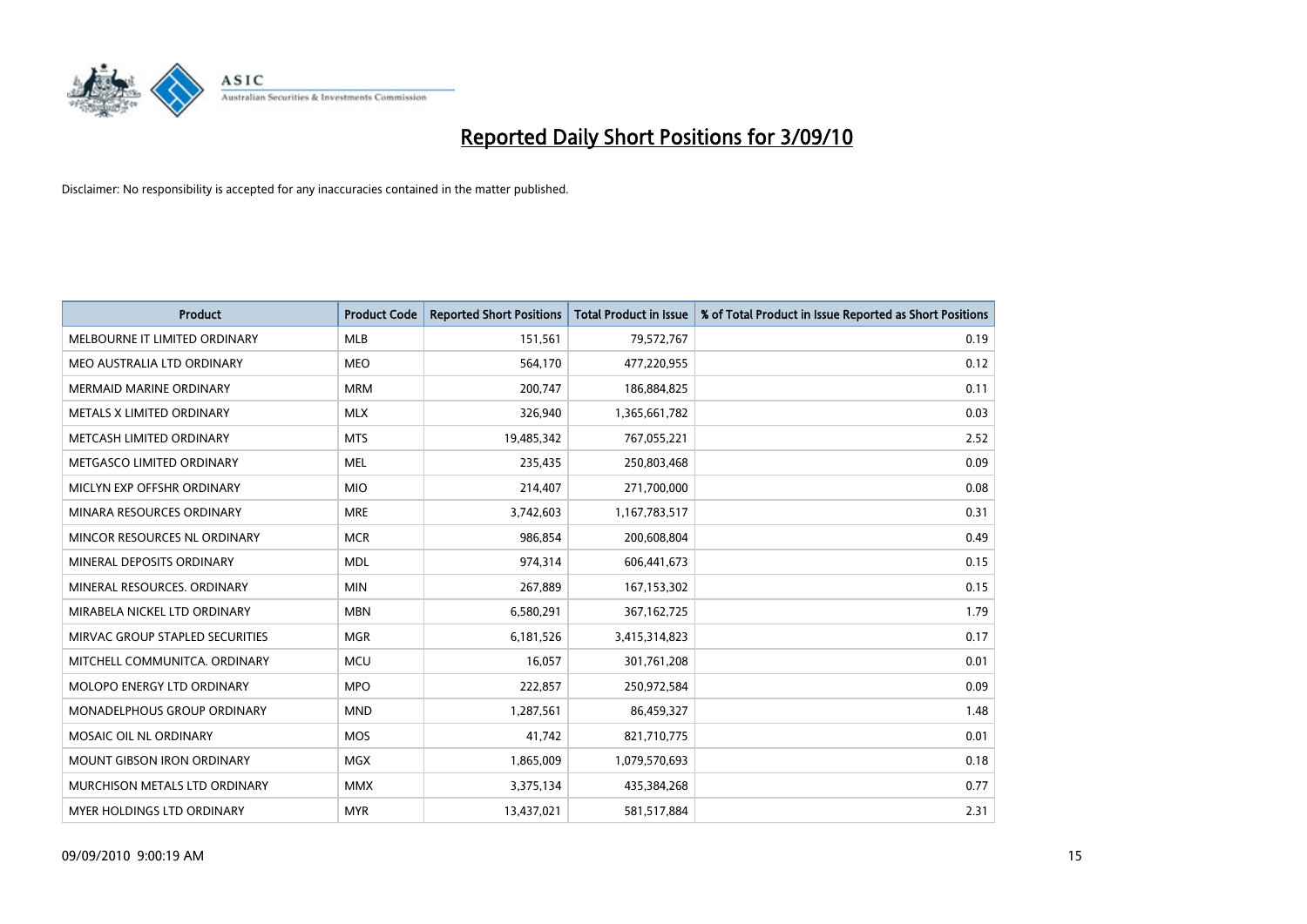

| <b>Product</b>                  | <b>Product Code</b> | <b>Reported Short Positions</b> | <b>Total Product in Issue</b> | % of Total Product in Issue Reported as Short Positions |
|---------------------------------|---------------------|---------------------------------|-------------------------------|---------------------------------------------------------|
| <b>MYSTATE LIMITED ORDINARY</b> | <b>MYS</b>          | 1,400                           | 67,439,158                    | 0.00                                                    |
| NATIONAL AUST. BANK ORDINARY    | <b>NAB</b>          | 7,011,142                       | 2,133,245,479                 | 0.29                                                    |
| NATURAL FUEL LIMITED ORDINARY   | <b>NFL</b>          |                                 | 721,912                       | 0.00                                                    |
| NAVITAS LIMITED ORDINARY        | <b>NVT</b>          | 888,272                         | 342,361,526                   | 0.25                                                    |
| NEPTUNE MARINE ORDINARY         | <b>NMS</b>          | 1,116,528                       | 438,071,251                   | 0.26                                                    |
| NEW HOPE CORPORATION ORDINARY   | <b>NHC</b>          | 364,110                         | 830,230,549                   | 0.04                                                    |
| NEWCREST MINING DEF EX LGL      | <b>NCMN</b>         | 173,942                         | 280,988,130                   | 0.07                                                    |
| NEWCREST MINING ORDINARY        | <b>NCM</b>          | 42,182,119                      | 483,499,363                   | 8.74                                                    |
| NEWS CORP A NON-VOTING CDI      | <b>NWSLV</b>        | 726,225                         | 1,828,146,488                 | 0.03                                                    |
| NEWS CORP B VOTING CDI          | <b>NWS</b>          | 7,748,297                       | 798,520,953                   | 0.96                                                    |
| NEXBIS LIMITED ORDINARY         | <b>NBS</b>          | 63,733                          | 498,972,940                   | 0.01                                                    |
| NEXUS ENERGY LIMITED ORDINARY   | <b>NXS</b>          | 5,102,580                       | 988,257,304                   | 0.50                                                    |
| NIB HOLDINGS LIMITED ORDINARY   | <b>NHF</b>          | 6,899                           | 495,431,427                   | 0.00                                                    |
| NICK SCALI LIMITED ORDINARY     | <b>NCK</b>          | 35,846                          | 81,000,000                    | 0.04                                                    |
| NIDO PETROLEUM ORDINARY         | <b>NDO</b>          | 8,479,668                       | 1,080,658,378                 | 0.79                                                    |
| NKWE PLATINUM 10C US COMMON     | <b>NKP</b>          | 151,849                         | 559,451,184                   | 0.03                                                    |
| NORTHERN CREST ORDINARY         | <b>NOC</b>          | 24,345                          | 116,074,781                   | 0.02                                                    |
| NORTHERN IRON LTD ORDINARY      | <b>NFE</b>          | 706,010                         | 292,204,786                   | 0.23                                                    |
| NORTHERN STAR ORDINARY          | <b>NST</b>          | 144,946                         | 264, 151, 288                 | 0.05                                                    |
| NRW HOLDINGS LIMITED ORDINARY   | <b>NWH</b>          | 827,484                         | 251,223,000                   | 0.33                                                    |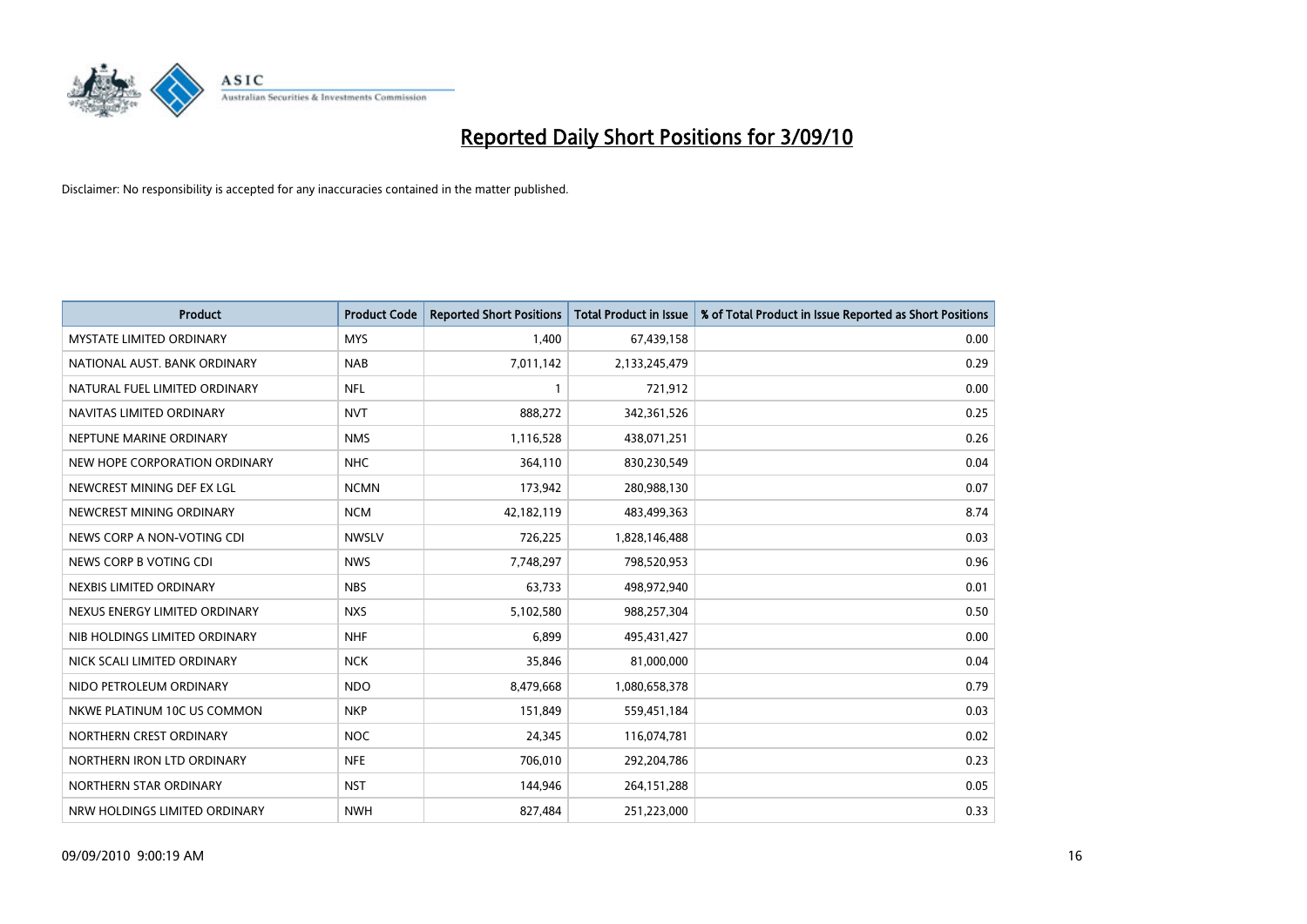

| <b>Product</b>                          | <b>Product Code</b> | <b>Reported Short Positions</b> | Total Product in Issue | % of Total Product in Issue Reported as Short Positions |
|-----------------------------------------|---------------------|---------------------------------|------------------------|---------------------------------------------------------|
| NUFARM LIMITED ORDINARY                 | <b>NUF</b>          | 2,750,944                       | 261,775,731            | 1.05                                                    |
| OAKTON LIMITED ORDINARY                 | <b>OKN</b>          | 526,786                         | 93,622,235             | 0.55                                                    |
| OCEANAGOLD CORP. CHESS DEPOSITARY INT   | <b>OGC</b>          | 1,067,779                       | 228,198,170            | 0.47                                                    |
| OCEANIA CAPITAL LTD ORDINARY            | <b>OCP</b>          | 2,500                           | 91,921,295             | 0.00                                                    |
| OIL SEARCH LTD ORDINARY                 | OSH                 | 6,369,946                       | 1,308,279,222          | 0.47                                                    |
| OM HOLDINGS LIMITED ORDINARY            | OMH                 | 1,159,123                       | 498,485,150            | 0.24                                                    |
| ONESTEEL LIMITED ORDINARY               | OST                 | 4,656,747                       | 1,331,583,166          | 0.33                                                    |
| ORICA LIMITED ORDINARY                  | ORI                 | 3,428,371                       | 362,100,430            | 0.96                                                    |
| ORIGIN ENERGY ORDINARY                  | <b>ORG</b>          | 3,857,810                       | 881,276,372            | 0.39                                                    |
| OTTO ENERGY LIMITED ORDINARY            | OEL                 | 109,204                         | 1,134,540,071          | 0.01                                                    |
| OZ MINERALS ORDINARY                    | OZL                 | 81,472,053                      | 3,121,339,730          | 2.60                                                    |
| PACIFIC BRANDS ORDINARY                 | <b>PBG</b>          | 11,421,408                      | 931,386,248            | 1.23                                                    |
| PALADIN ENERGY LTD ORDINARY             | <b>PDN</b>          | 19,576,726                      | 717,892,802            | 2.74                                                    |
| PAN PACIFIC PETROL. ORDINARY            | PPP                 | 500,014                         | 588,612,110            | 0.08                                                    |
| PANAUST LIMITED ORDINARY                | PNA                 | 14,271,439                      | 2,954,125,529          | 0.48                                                    |
| PANORAMIC RESOURCES ORDINARY            | PAN                 | 2,467                           | 205,262,842            | 0.00                                                    |
| PAPERLINX LIMITED ORDINARY              | <b>PPX</b>          | 18,114,025                      | 603,580,761            | 3.00                                                    |
| PAPERLINX SPS TRUST STEP UP PERP. PREF. | <b>PXUPA</b>        | 5,000                           | 2,850,000              | 0.18                                                    |
| PATTIES FOODS LTD ORDINARY              | PFL                 |                                 | 138,908,853            | 0.00                                                    |
| PEET LIMITED ORDINARY                   | <b>PPC</b>          | 136,047                         | 300,681,486            | 0.04                                                    |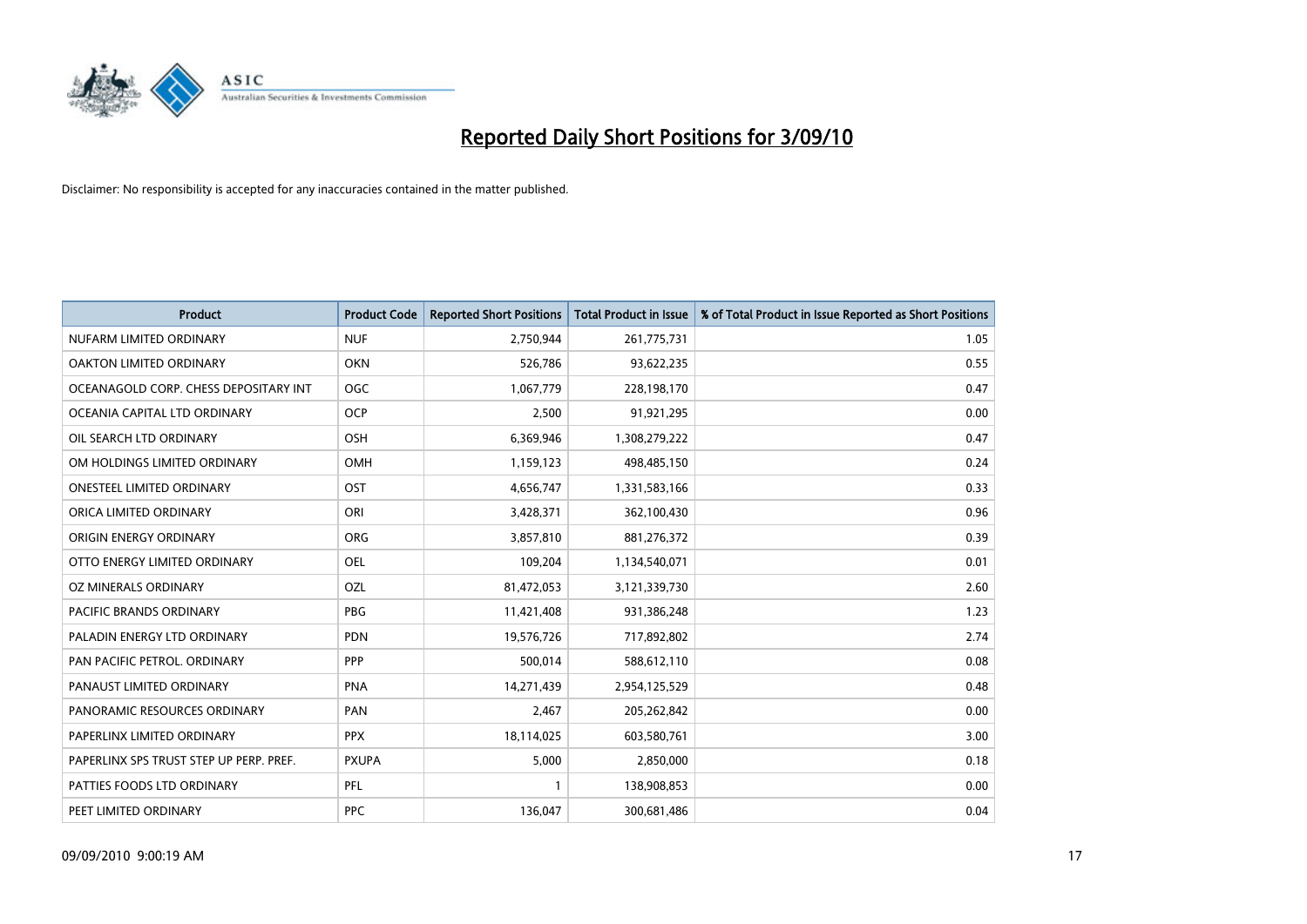

| <b>Product</b>                       | <b>Product Code</b> | <b>Reported Short Positions</b> | <b>Total Product in Issue</b> | % of Total Product in Issue Reported as Short Positions |
|--------------------------------------|---------------------|---------------------------------|-------------------------------|---------------------------------------------------------|
| PENINSULA MINERALS ORDINARY          | <b>PEN</b>          | 5,000                           | 1,629,755,018                 | 0.00                                                    |
| PERILYA LIMITED ORDINARY             | PEM                 | 451,895                         | 526,075,563                   | 0.09                                                    |
| PERPETUAL LIMITED ORDINARY           | PPT                 | 2,554,233                       | 43,417,478                    | 5.87                                                    |
| PERSEUS MINING LTD ORDINARY          | PRU                 | 5,052                           | 421,307,088                   | 0.00                                                    |
| PETSEC ENERGY ORDINARY               | <b>PSA</b>          | 223,332                         | 231,283,622                   | 0.10                                                    |
| PHARMAXIS LTD ORDINARY               | <b>PXS</b>          | 1,116,705                       | 225,721,734                   | 0.50                                                    |
| PHOTON GROUP LTD ORDINARY            | PGA                 | 1,160,020                       | 187,440,645                   | 0.62                                                    |
| PIKE RIVER COAL ORDINARY             | <b>PRC</b>          | 376,320                         | 405,301,433                   | 0.09                                                    |
| PLATINUM ASSET ORDINARY              | <b>PTM</b>          | 3,971,774                       | 561,347,878                   | 0.69                                                    |
| PLATINUM AUSTRALIA ORDINARY          | <b>PLA</b>          | 6,382,182                       | 321,130,521                   | 1.99                                                    |
| PLATINUM CAPITAL LTD ORDINARY        | <b>PMC</b>          |                                 | 162,258,814                   | 0.00                                                    |
| PMP LIMITED ORDINARY                 | <b>PMP</b>          | 922,853                         | 335,338,483                   | 0.27                                                    |
| PORT BOUVARD LIMITED ORDINARY        | PBD                 | 6,754                           | 593,868,295                   | 0.00                                                    |
| PREMIER INVESTMENTS ORDINARY         | <b>PMV</b>          | 179,774                         | 155,030,045                   | 0.13                                                    |
| PRIMARY HEALTH CARE ORDINARY         | <b>PRY</b>          | 9,445,628                       | 491,444,342                   | 1.93                                                    |
| PRIME INFR GROUP. STAPLED SECURITIES | PIH                 | 104,738                         | 351,776,795                   | 0.03                                                    |
| PRIME MEDIA GRP LTD ORDINARY         | <b>PRT</b>          | $\overline{2}$                  | 366,330,303                   | 0.00                                                    |
| PRIMEAG AUSTRALIA ORDINARY           | PAG                 | 483,272                         | 150,569,976                   | 0.32                                                    |
| PROGEN PHARMACEUTIC ORDINARY         | <b>PGL</b>          | 151,596                         | 24,709,097                    | 0.61                                                    |
| PROGRAMMED ORDINARY                  | PRG                 | 388,328                         | 118,169,908                   | 0.33                                                    |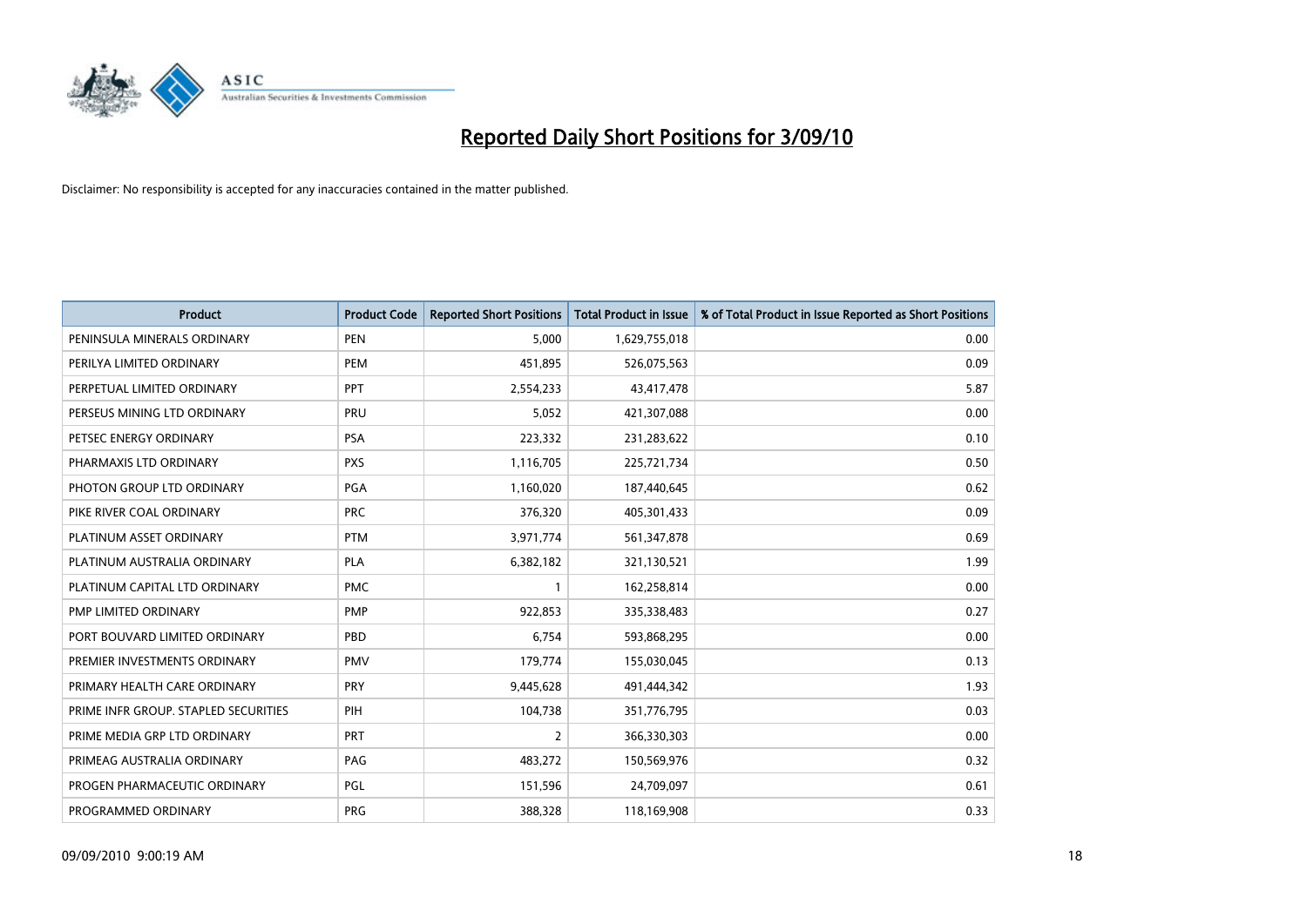

| <b>Product</b>                       | <b>Product Code</b> | <b>Reported Short Positions</b> | Total Product in Issue | % of Total Product in Issue Reported as Short Positions |
|--------------------------------------|---------------------|---------------------------------|------------------------|---------------------------------------------------------|
| <b>PSIVIDA CORP CDI 1:1</b>          | <b>PVA</b>          | 6,878                           | 7,849,757              | 0.09                                                    |
| <b>QANTAS AIRWAYS ORDINARY</b>       | QAN                 | 27,513,475                      | 2,265,123,620          | 1.21                                                    |
| OBE INSURANCE GROUP ORDINARY         | OBE                 | 19,345,589                      | 1,035,071,131          | 1.85                                                    |
| RAMELIUS RESOURCES ORDINARY          | <b>RMS</b>          | 155,745                         | 291,200,265            | 0.05                                                    |
| RAMSAY HEALTH CARE ORDINARY          | <b>RHC</b>          | 2,014,694                       | 202,081,252            | 0.97                                                    |
| RANGE RESOURCES LTD ORDINARY         | <b>RRS</b>          | 1,250,000                       | 1,162,167,306          | 0.11                                                    |
| <b>RCR TOMLINSON ORDINARY</b>        | <b>RCR</b>          | 68.067                          | 131,860,172            | 0.05                                                    |
| <b>REA GROUP ORDINARY</b>            | <b>REA</b>          | 8,229                           | 128,439,366            | 0.01                                                    |
| RED FORK ENERGY ORDINARY             | <b>RFE</b>          | 7,696                           | 139,535,000            | 0.01                                                    |
| <b>REDFLEX HOLDINGS ORDINARY</b>     | <b>RDF</b>          | 13,172                          | 110,010,757            | 0.01                                                    |
| REED RESOURCES LTD ORDINARY          | <b>RDR</b>          | 268,205                         | 192,271,768            | 0.14                                                    |
| <b>REGIS RESOURCES ORDINARY</b>      | <b>RRL</b>          | 77,997                          | 414,452,125            | 0.02                                                    |
| RESMED INC CDI 10:1                  | <b>RMD</b>          | 4,608,884                       | 1,516,163,980          | 0.30                                                    |
| RESOLUTE MINING ORDINARY             | <b>RSG</b>          | 500,979                         | 392,736,732            | 0.14                                                    |
| <b>RESOURCE GENERATION ORDINARY</b>  | <b>RES</b>          | 157,911                         | 164,412,477            | 0.10                                                    |
| REVERSE CORP LIMITED ORDINARY        | <b>REF</b>          | 25,141                          | 92,382,175             | 0.03                                                    |
| <b>REX MINERALS LIMITED ORDINARY</b> | <b>RXM</b>          | 10,999                          | 114,549,460            | 0.01                                                    |
| RIDLEY CORPORATION ORDINARY          | <b>RIC</b>          | 53,937                          | 307,817,071            | 0.02                                                    |
| RIO TINTO LIMITED ORDINARY           | <b>RIO</b>          | 15,531,632                      | 606,831,240            | 2.55                                                    |
| RIVERCITY MOTORWAY STAPLED           | <b>RCY</b>          | 4,460,404                       | 957,010,115            | 0.46                                                    |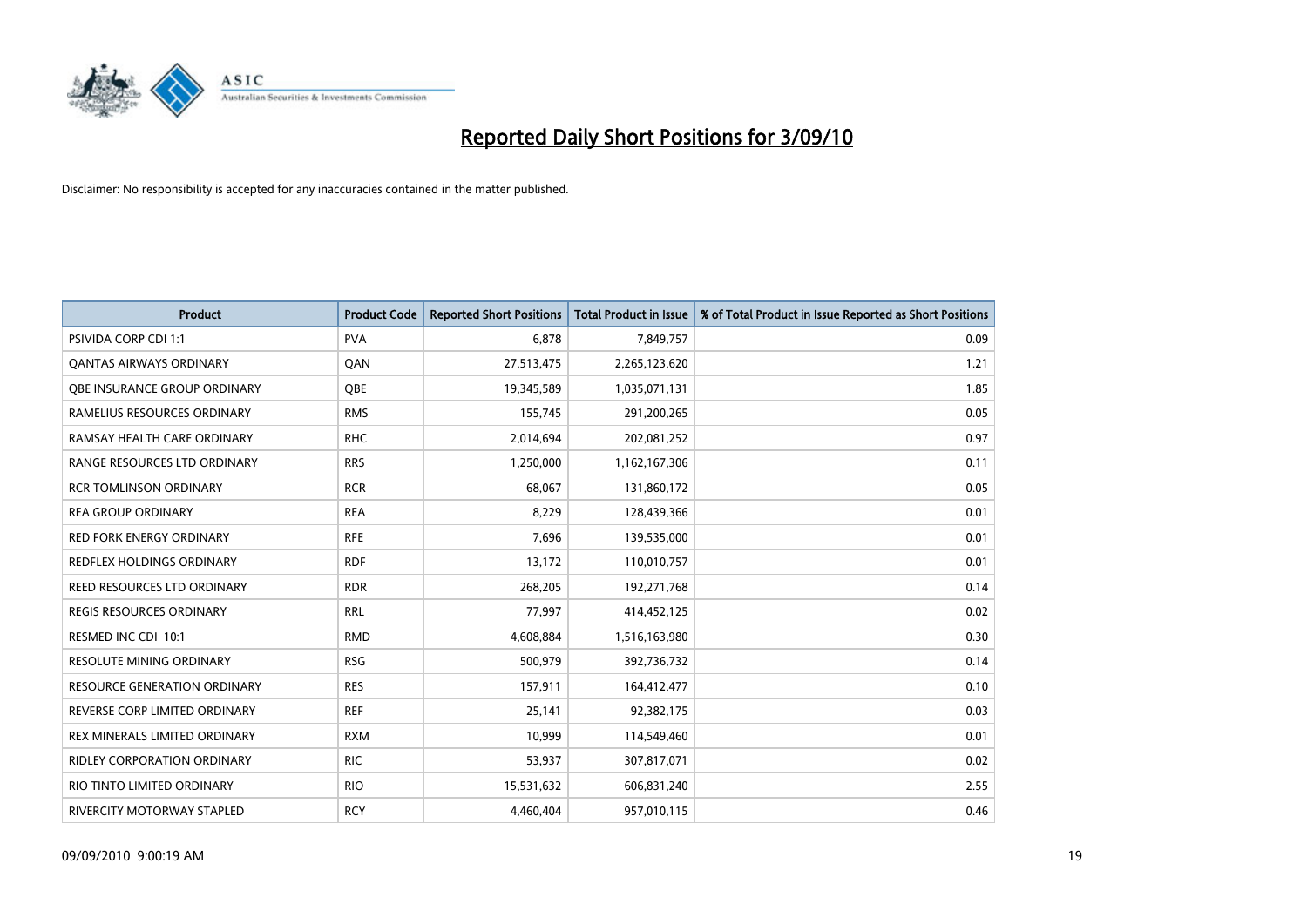

| <b>Product</b>                           | <b>Product Code</b> | <b>Reported Short Positions</b> | <b>Total Product in Issue</b> | % of Total Product in Issue Reported as Short Positions |
|------------------------------------------|---------------------|---------------------------------|-------------------------------|---------------------------------------------------------|
| RIVERSDALE MINING ORDINARY               | <b>RIV</b>          | 488,005                         | 236,033,688                   | 0.19                                                    |
| ROC OIL COMPANY ORDINARY                 | <b>ROC</b>          | 5,105,588                       | 713,154,560                   | 0.71                                                    |
| SAI GLOBAL LIMITED ORDINARY              | SAI                 | 130,235                         | 195,970,953                   | 0.07                                                    |
| SALMAT LIMITED ORDINARY                  | <b>SLM</b>          | 84,731                          | 159,131,983                   | 0.05                                                    |
| SANDFIRE RESOURCES ORDINARY              | <b>SFR</b>          | 48,201                          | 131,534,760                   | 0.04                                                    |
| <b>SANTOS LTD ORDINARY</b>               | <b>STO</b>          | 1,702,957                       | 832,568,323                   | 0.20                                                    |
| SARACEN MINERAL ORDINARY                 | <b>SAR</b>          | 148,524                         | 491,818,083                   | 0.03                                                    |
| SEDGMAN LIMITED ORDINARY                 | <b>SDM</b>          | 210,874                         | 205,986,681                   | 0.10                                                    |
| SEEK LIMITED ORDINARY                    | <b>SEK</b>          | 4,824,675                       | 336,584,488                   | 1.43                                                    |
| SENETAS CORPORATION ORDINARY             | <b>SEN</b>          | 756,999                         | 461,522,263                   | 0.16                                                    |
| SERVCORP LIMITED ORDINARY                | SRV                 | 102,201                         | 98,440,807                    | 0.10                                                    |
| SERVICE STREAM ORDINARY                  | <b>SSM</b>          | 344,663                         | 283,418,867                   | 0.12                                                    |
| SEVEN GROUP HOLDINGS ORDINARY            | <b>SVW</b>          | 1,221,042                       | 305,410,281                   | 0.40                                                    |
| SIGMA PHARMACEUTICAL ORDINARY            | <b>SIP</b>          | 9,327,681                       | 1,178,626,572                 | 0.79                                                    |
| SILEX SYSTEMS ORDINARY                   | <b>SLX</b>          | 148,470                         | 149,506,391                   | 0.08                                                    |
| SILVER LAKE RESOURCE ORDINARY            | <b>SLR</b>          | 91,143                          | 178,757,838                   | 0.05                                                    |
| SIMS METAL MGMT LTD ORDINARY             | SGM                 | 1,907,118                       | 203,891,295                   | 0.93                                                    |
| SINGAPORE TELECOMM. CHESS DEPOSITARY INT | SGT                 | 4,851,926                       | 404,134,884                   | 1.20                                                    |
| SKILLED GROUP LTD ORDINARY               | <b>SKE</b>          | 89,317                          | 190,738,408                   | 0.04                                                    |
| SKY CITY ENTERTAIN, ORDINARY             | <b>SKC</b>          | 9,433,937                       | 575,114,687                   | 1.64                                                    |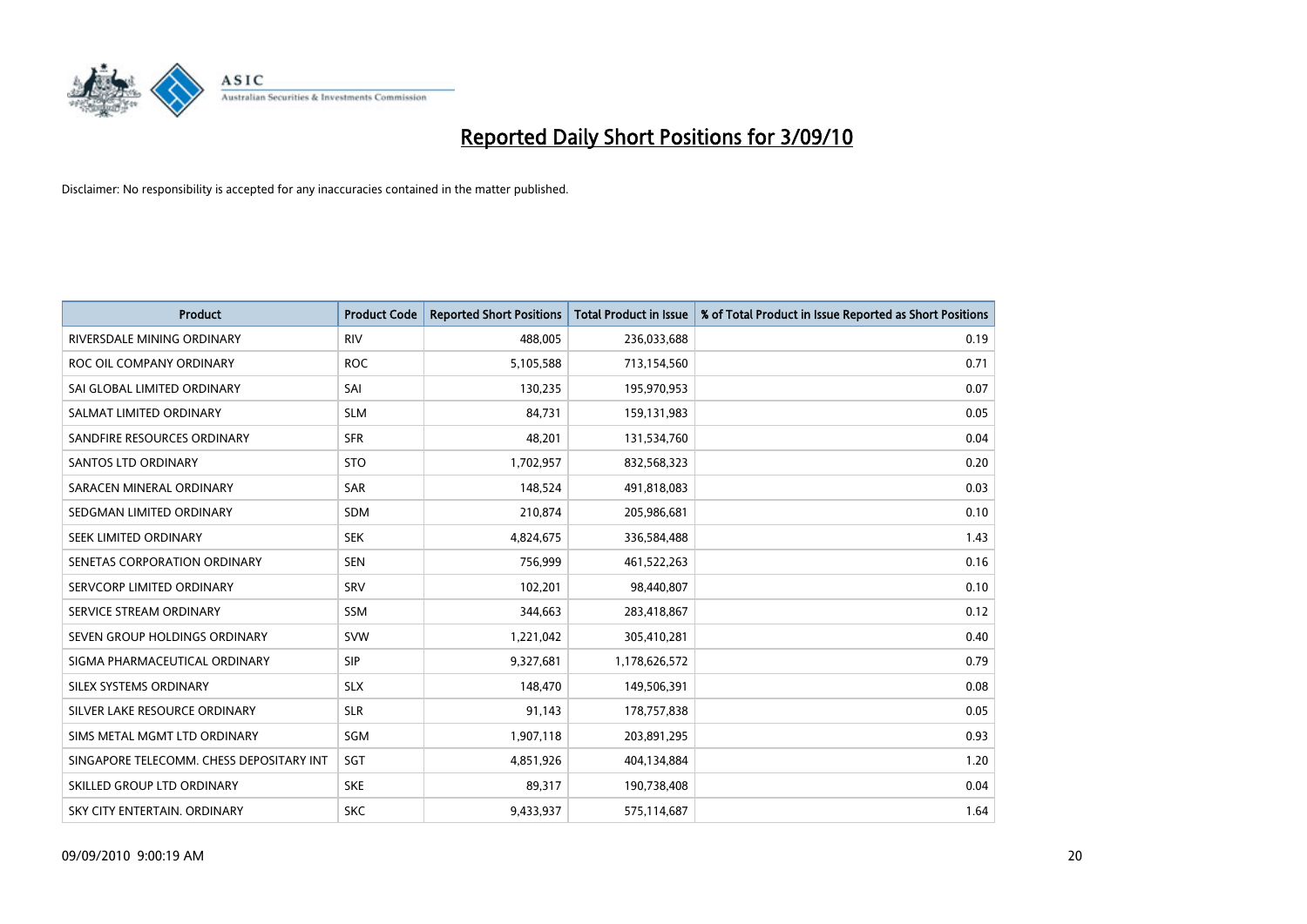

| <b>Product</b>                          | <b>Product Code</b> | <b>Reported Short Positions</b> | <b>Total Product in Issue</b> | % of Total Product in Issue Reported as Short Positions |
|-----------------------------------------|---------------------|---------------------------------|-------------------------------|---------------------------------------------------------|
| <b>SKY NETWORK ORDINARY</b>             | <b>SKT</b>          | 861,790                         | 389,139,785                   | 0.22                                                    |
| SMS MANAGEMENT. ORDINARY                | <b>SMX</b>          | 11,725                          | 67,182,500                    | 0.02                                                    |
| SONIC HEALTHCARE ORDINARY               | <b>SHL</b>          | 4,855,626                       | 388,429,875                   | 1.26                                                    |
| SP AUSNET STAPLED SECURITIES            | SPN                 | 8,131,444                       | 2,748,353,504                 | 0.29                                                    |
| SPARK INFRASTRUCTURE STAPLED SECURITIES | SKI                 | 5,365,834                       | 1,031,911,394                 | 0.51                                                    |
| SPDR 200 FUND ETF UNITS                 | STW                 | 2,006                           | 57,828,081                    | 0.00                                                    |
| SPECIALTY FASHION ORDINARY              | SFH                 | 1,439,446                       | 190,964,693                   | 0.76                                                    |
| SPHERE MINERALS LTD ORDINARY            | <b>SPH</b>          | 95,000                          | 171,348,151                   | 0.05                                                    |
| SPOTLESS GROUP LTD ORDINARY             | SPT                 | 975,539                         | 259,309,656                   | 0.39                                                    |
| ST BARBARA LIMITED ORDINARY             | <b>SBM</b>          | 27,890,574                      | 1,953,168,407                 | 1.42                                                    |
| STAGING CONNECTIONS ORDINARY            | <b>STG</b>          | 2,917,189                       | 783,175,134                   | 0.37                                                    |
| STH AMERICAN COR LTD ORDINARY           | SAY                 | 9,200                           | 231,832,027                   | 0.00                                                    |
| STHN CROSS MEDIA ORDINARY               | SXL                 | 78,166                          | 378,827,750                   | 0.02                                                    |
| STOCKLAND UNITS/ORD STAPLED             | SGP                 | 12,829,544                      | 2,383,036,717                 | 0.52                                                    |
| STRAITS RESOURCES ORDINARY              | SRL                 | 3,478,970                       | 255,203,613                   | 1.37                                                    |
| STW COMMUNICATIONS ORDINARY             | SGN                 | 169,853                         | 364,310,964                   | 0.05                                                    |
| SUNCORP-METWAY, ORDINARY                | SUN                 | 4,529,585                       | 1,281,390,524                 | 0.34                                                    |
| SUNDANCE RESOURCES ORDINARY             | <b>SDL</b>          | 15,626,967                      | 2,709,995,932                 | 0.57                                                    |
| SUNLAND GROUP LTD ORDINARY              | <b>SDG</b>          | 279,107                         | 251,107,692                   | 0.11                                                    |
| SUPER CHEAP AUTO GRP ORDINARY           | SUL                 | 327,701                         | 127,777,579                   | 0.26                                                    |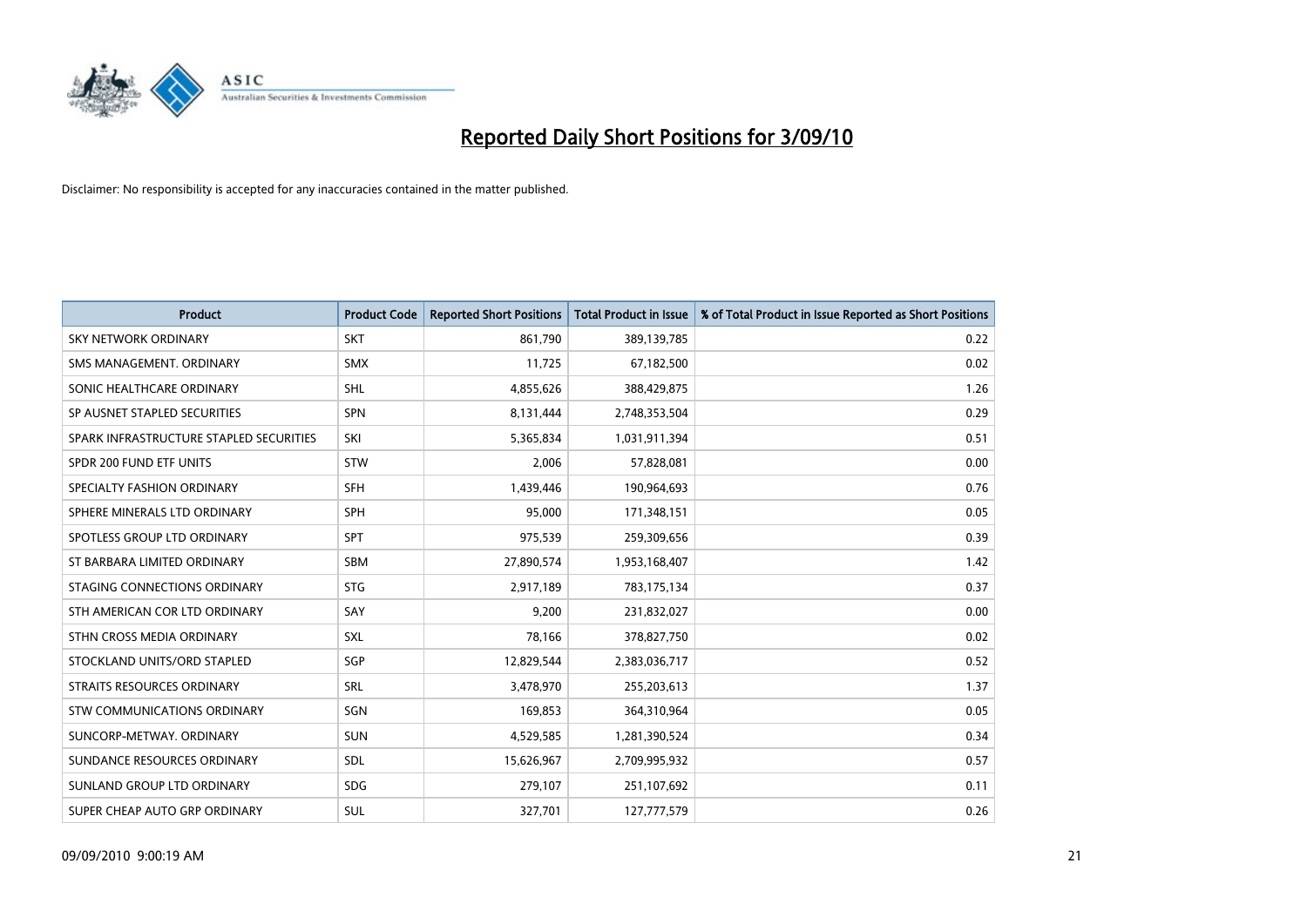

| <b>Product</b>                       | <b>Product Code</b> | <b>Reported Short Positions</b> | <b>Total Product in Issue</b> | % of Total Product in Issue Reported as Short Positions |
|--------------------------------------|---------------------|---------------------------------|-------------------------------|---------------------------------------------------------|
| <b>SWICK MINING ORDINARY</b>         | <b>SWK</b>          | 1,548                           | 236,724,970                   | 0.00                                                    |
| SYMEX HOLDINGS ORDINARY              | SYM                 | 6,633                           | 125,037,628                   | 0.01                                                    |
| <b>TABCORP HOLDINGS LTD ORDINARY</b> | <b>TAH</b>          | 13,728,589                      | 612,625,759                   | 2.22                                                    |
| TALENT2 INTERNATION ORDINARY         | <b>TWO</b>          | 7                               | 141,224,846                   | 0.00                                                    |
| TANAMI GOLD NL DEFERRED SETTLEMENT   | <b>TAMDA</b>        | 9,770                           | 260,945,271                   | 0.00                                                    |
| TAP OIL LIMITED ORDINARY             | <b>TAP</b>          | 5,923                           | 156,485,921                   | 0.00                                                    |
| TASSAL GROUP LIMITED ORDINARY        | <b>TGR</b>          | 3,078,624                       | 144,197,882                   | 2.13                                                    |
| TATTS GROUP LTD ORDINARY             | <b>TTS</b>          | 13,441,443                      | 1,281,937,479                 | 1.05                                                    |
| TECHNOLOGY ONE ORDINARY              | <b>TNE</b>          | 49,622                          | 300,303,455                   | 0.02                                                    |
| TELECOM CORPORATION ORDINARY         | <b>TEL</b>          | 37,436,798                      | 1,920,703,692                 | 1.93                                                    |
| TELSTRA CORPORATION. ORDINARY        | <b>TLS</b>          | 98,842,188                      | 12,443,074,357                | 0.78                                                    |
| TEN NETWORK HOLDINGS ORDINARY        | <b>TEN</b>          | 9,686,842                       | 1,045,236,720                 | 0.94                                                    |
| TFS CORPORATION LTD ORDINARY         | <b>TFC</b>          | 65,555                          | 227,360,909                   | 0.03                                                    |
| THE REJECT SHOP ORDINARY             | <b>TRS</b>          | 23,406                          | 26,033,570                    | 0.09                                                    |
| THOR MINING PLC CHESS DEPOSITARY     | <b>THR</b>          | 2,307                           | 245,247,701                   | 0.00                                                    |
| THORN GROUP LIMITED ORDINARY         | <b>TGA</b>          | 2,361                           | 129,459,770                   | 0.00                                                    |
| TIMBERCORP LIMITED ORDINARY          | <b>TIM</b>          | 1,171,620                       | 352,071,429                   | 0.33                                                    |
| TISHMAN SPEYER UNITS                 | <b>TSO</b>          | 50,674                          | 338,440,904                   | 0.01                                                    |
| TNG LIMITED ORDINARY                 | <b>TNG</b>          | 4,321                           | 258,055,076                   | 0.00                                                    |
| TOLL HOLDINGS LTD ORDINARY           | <b>TOL</b>          | 8,535,144                       | 702,867,609                   | 1.21                                                    |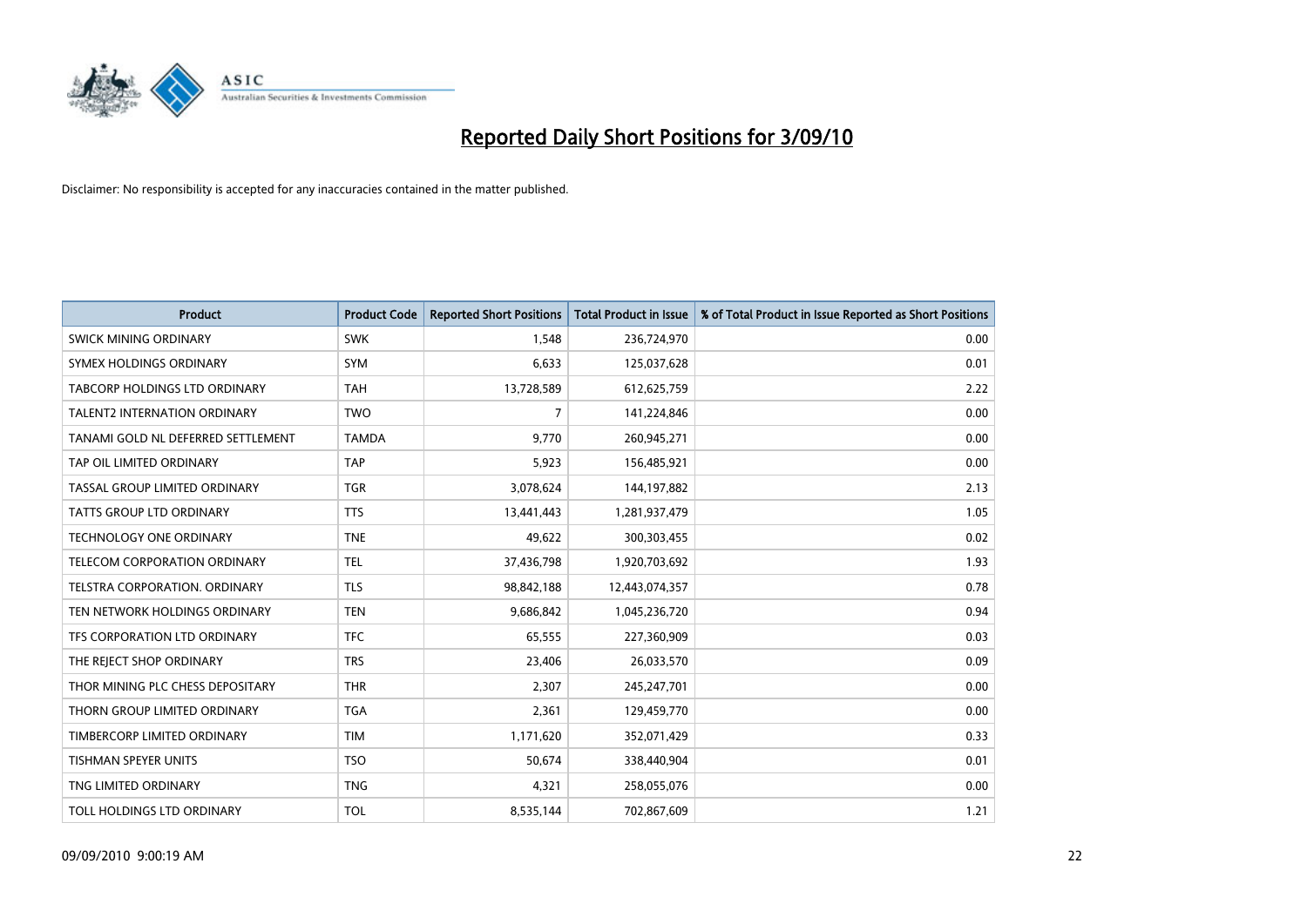

| <b>Product</b>                            | <b>Product Code</b> | <b>Reported Short Positions</b> | Total Product in Issue | % of Total Product in Issue Reported as Short Positions |
|-------------------------------------------|---------------------|---------------------------------|------------------------|---------------------------------------------------------|
| TORO ENERGY LIMITED ORDINARY              | <b>TOE</b>          | 35,404                          | 964,936,676            | 0.00                                                    |
| TOWER AUSTRALIA ORDINARY                  | <b>TAL</b>          | 1,134,805                       | 415,928,881            | 0.27                                                    |
| <b>TOWER LIMITED ORDINARY</b>             | <b>TWR</b>          | 689.519                         | 260,631,787            | 0.26                                                    |
| TOX FREE SOLUTIONS ORDINARY               | <b>TOX</b>          | 99,170                          | 91,765,500             | 0.10                                                    |
| TPG TELECOM LIMITED ORDINARY              | <b>TPM</b>          | 571,178                         | 767,849,104            | 0.07                                                    |
| TRANSFIELD SERV INFR STAPLED SECURITIES   | <b>TSI</b>          | 259,008                         | 432,184,488            | 0.07                                                    |
| <b>TRANSFIELD SERVICES ORDINARY</b>       | <b>TSE</b>          | 601,516                         | 414,278,904            | 0.14                                                    |
| TRANSPACIFIC INDUST, ORDINARY             | <b>TPI</b>          | 12,073,627                      | 960,638,735            | 1.25                                                    |
| TRANSURBAN GROUP TRIPLE STAPLED SEC.      | <b>TCL</b>          | 5,200,325                       | 1,441,290,633          | 0.35                                                    |
| TRINITY GROUP STAPLED SECURITIES          | <b>TCO</b>          | 3,419                           | 231,701,539            | 0.00                                                    |
| TROY RESOURCES NL ORDINARY                | <b>TRY</b>          | 82,168                          | 87,474,323             | 0.10                                                    |
| <b>UGL LIMITED ORDINARY</b>               | UGL                 | 4,967,348                       | 165,928,705            | 2.96                                                    |
| UNILIFE CORPORATION CDI 6:1               | <b>UNS</b>          | 500                             | 238,135,980            | 0.00                                                    |
| UXC LIMITED ORDINARY                      | <b>UXC</b>          | 664,849                         | 295,789,804            | 0.22                                                    |
| VALAD PROPERTY GROUP STAPLED US PROHIBIT. | <b>VPG</b>          | 4,398,291                       | 2,287,682,926          | 0.19                                                    |
| VDM GROUP LIMITED ORDINARY                | <b>VMG</b>          | 11,116                          | 195,613,088            | 0.01                                                    |
| <b>VENTURE MINERALS ORDINARY</b>          | <b>VMS</b>          | 6,500                           | 168, 163, 334          | 0.00                                                    |
| VILLAGE ROADSHOW LTD ORDINARY             | <b>VRL</b>          | 682                             | 114,217,649            | 0.00                                                    |
| VILLAGE ROADSHOW LTD 'A' CLASS PREFERENCE | <b>VRLPA</b>        | 19,559                          | 52,235,451             | 0.04                                                    |
| VIRGIN BLUE HOLDINGS ORDINARY             | <b>VBA</b>          | 22,595,089                      | 2,209,126,568          | 1.01                                                    |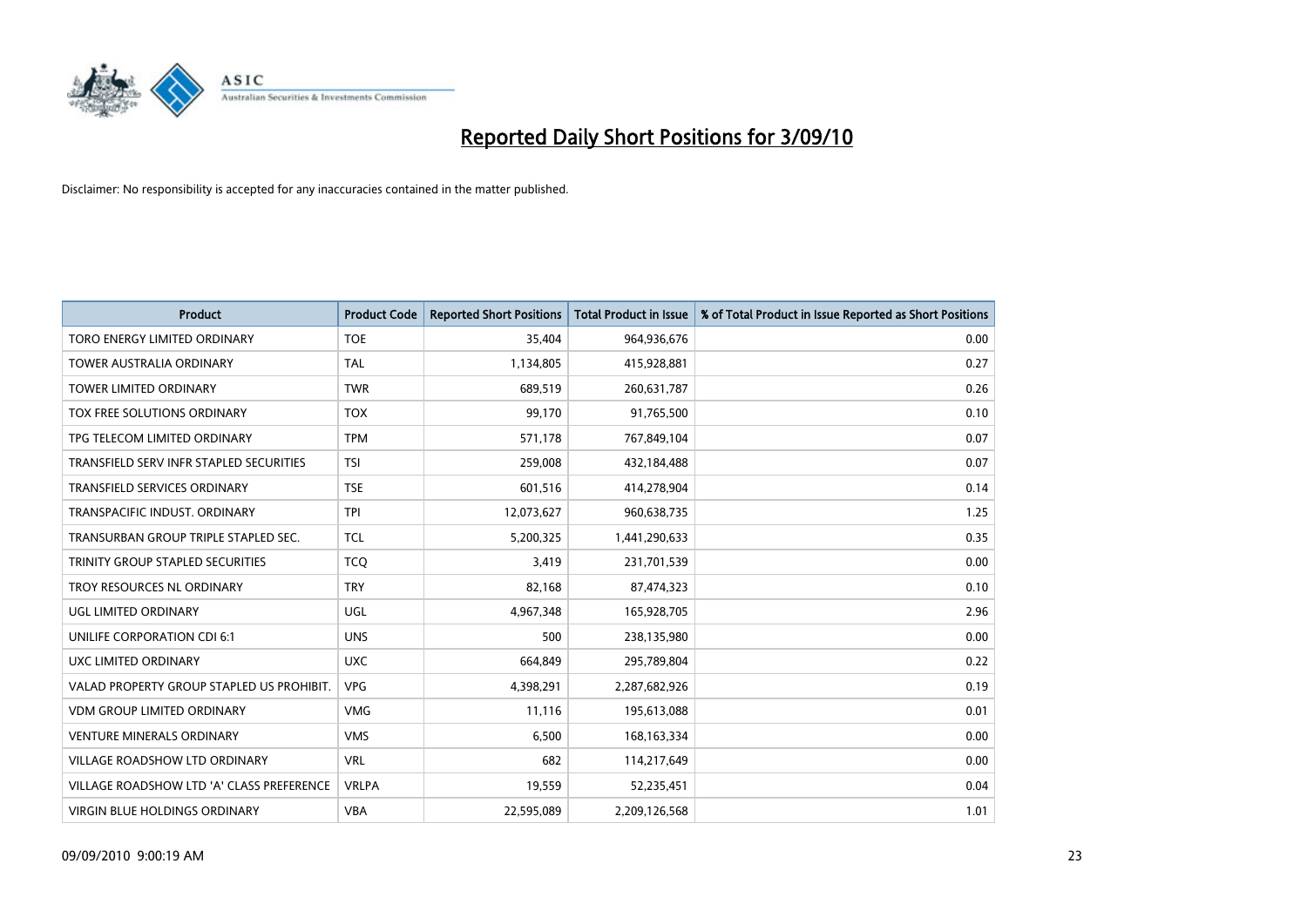

| <b>Product</b>                         | <b>Product Code</b> | <b>Reported Short Positions</b> | <b>Total Product in Issue</b> | % of Total Product in Issue Reported as Short Positions |
|----------------------------------------|---------------------|---------------------------------|-------------------------------|---------------------------------------------------------|
| <b>VISION GROUP HLDGS ORDINARY</b>     | <b>VGH</b>          | 78,000                          | 72,671,765                    | 0.11                                                    |
| VITA GROUP LTD ORDINARY                | <b>VTG</b>          | 75,190                          | 142,499,800                   | 0.05                                                    |
| VITERRA INC CDI 1:1                    | <b>VTA</b>          | 1,145                           | 68,629,939                    | 0.00                                                    |
| <b>WAREHOUSE GROUP ORDINARY</b>        | <b>WHS</b>          | 318,008                         | 311,195,868                   | 0.10                                                    |
| <b>WDS LIMITED ORDINARY</b>            | <b>WDS</b>          | 221,868                         | 143,107,458                   | 0.15                                                    |
| WEBIET LIMITED ORDINARY                | <b>WEB</b>          | 88,860                          | 76,961,278                    | 0.12                                                    |
| <b>WESFARMERS LIMITED ORDINARY</b>     | <b>WES</b>          | 24,658,978                      | 1,005,171,932                 | 2.43                                                    |
| WESFARMERS LIMITED PARTIALLY PROTECTED | <b>WESN</b>         | 2,318,840                       | 151,900,230                   | 1.52                                                    |
| WEST AUSTRALIAN NEWS ORDINARY          | <b>WAN</b>          | 6,589,660                       | 216,011,546                   | 3.03                                                    |
| WESTERN AREAS NL ORDINARY              | <b>WSA</b>          | 6,156,964                       | 179,735,899                   | 3.44                                                    |
| WESTERN DESERT RES. ORDINARY           | <b>WDR</b>          | 948                             | 134,511,656                   | 0.00                                                    |
| WESTFIELD GROUP ORD/UNIT STAPLED SEC   | <b>WDC</b>          | 4,509,401                       | 2,307,773,663                 | 0.16                                                    |
| WESTPAC BANKING CORP ORDINARY          | <b>WBC</b>          | 23,326,093                      | 2,989,167,615                 | 0.75                                                    |
| WHITE ENERGY COMPANY ORDINARY          | <b>WEC</b>          | 7,426,747                       | 284,222,354                   | 2.60                                                    |
| WHITEHAVEN COAL ORDINARY               | <b>WHC</b>          | 1,635,089                       | 493,650,070                   | 0.33                                                    |
| WHK GROUP LIMITED ORDINARY             | <b>WHG</b>          | 36,720                          | 264,254,166                   | 0.01                                                    |
| WIDE BAY AUST LTD ORDINARY             | <b>WBB</b>          | 27                              | 32,001,199                    | 0.00                                                    |
| WINDIMURRA VANADIUM ORDINARY           | <b>WVL</b>          | 163,685                         | 154,278,674                   | 0.11                                                    |
| WOODSIDE PETROLEUM ORDINARY            | <b>WPL</b>          | 2,319,696                       | 780,136,909                   | 0.26                                                    |
| WOOLWORTHS LIMITED ORDINARY            | <b>WOW</b>          | 3,763,324                       | 1,231,218,031                 | 0.26                                                    |